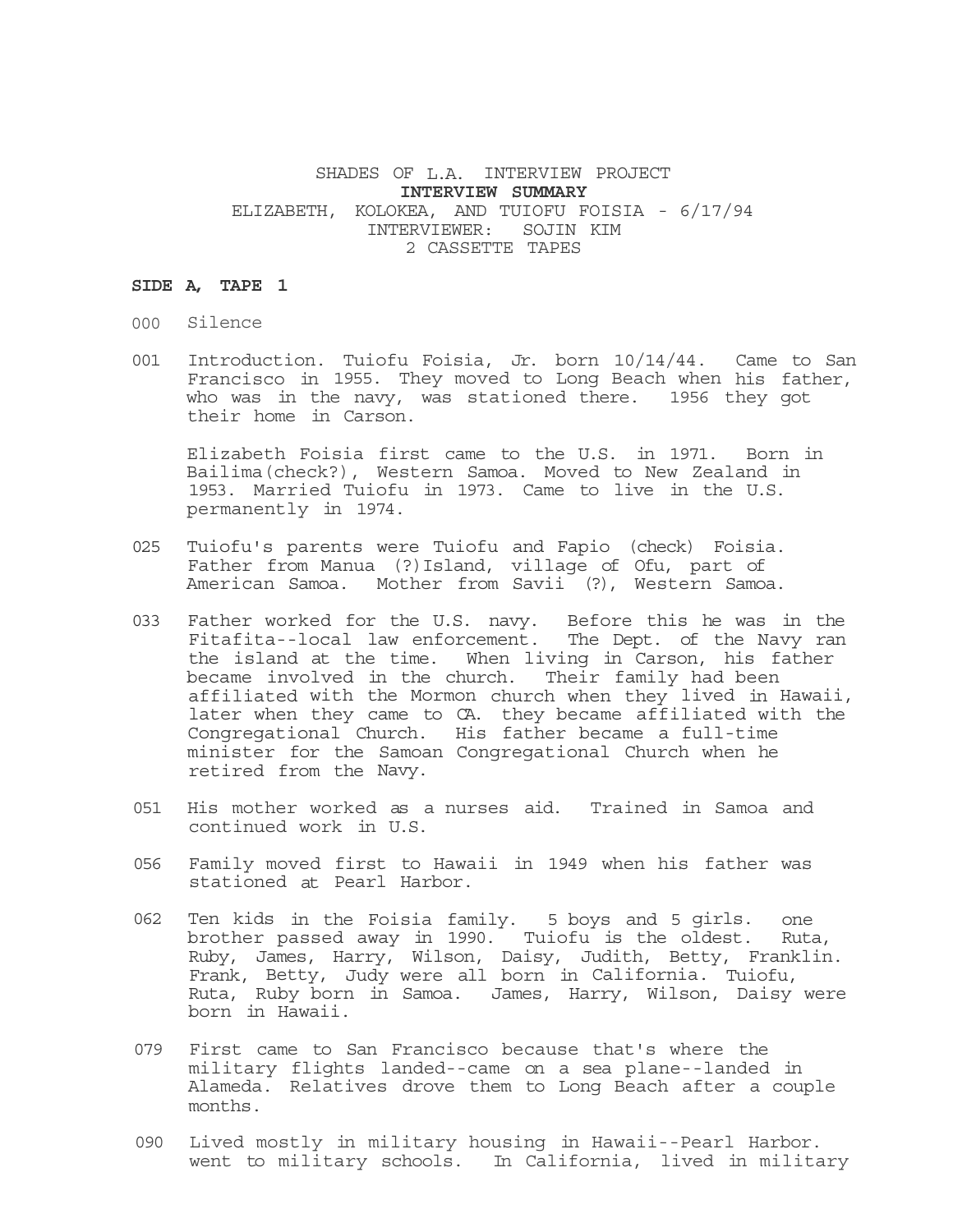housing in Long Beach. Parents then bought a house in what is now Carson--their mailng address was Carson. At the time, it was mostly farmlands. It wasn't a city yet.

- 108 No Pacific Island population in the area at the time. Tuiofu didn't meet very many Pacific Island people when he first arrived in California--only the ones in the military. There were a lot in the military.
- 111 His family arrived in San Francisco. He was surprised at how cold it was. People thought that because they were from Hawaii, they were from the jungle or from a Tarzan movie.
- 157 Tuiofu was 11 when he came to Long Beach in 1955. Went to 5th grade in Long Beach, 6th grade in Carson. In Long Beach he went to Daniel Webster Elementary School. In Carson, he went to Catskill Avenue School. First day of school he experienced a similar reception as when his family arrived in San Francisco: that they were "natives."
- 182 Went to Wilmington Jr. High. Was well acclimated to the surroundings by that time. No Jr. High in Carson at the time--still farm area. Remembers math class, met a few Polynesian kids whose parents were also in the military.
- 199 The church was the central institution for the Pacific Island community at this time. First Samoan Congregational Church started in Long Beach. His father was the minister of it. Ground breaking was in Carson when they bought property and actually built a church. A group of people got together and formed a church in the late 1950s. used to meet at the First congregational Church in Long Beach--still on 3rd St.--a historic landmark. Church allowed them to use the facilities for free. Prior to the church in Long Beach, the services were held at the Foisia's home in Carson. People felt the need to worship in their own language--as a means of keeping a tie to their homeland.
- 223 People would come to the services from other states and stay the weekend. They would hold meetings, choir practices and dance practices. Tuiofu would sneak off when everyone else was busy with the activities.
- 257 People from Samoa in California would find out about one another through word of mouth. Tuiofu's father became involved in the church because some people from San Diego came up to Carson to meet him
- 268 How his father became a minister. There was a Samoan Church in San Diego--the first such church in California. It seems that back in the 1950s and 60s everything having to do with the Samoan community centered in southern California. Navy people from San Diego were being transferred up to Long Beach. Members of the church in San Diego talked to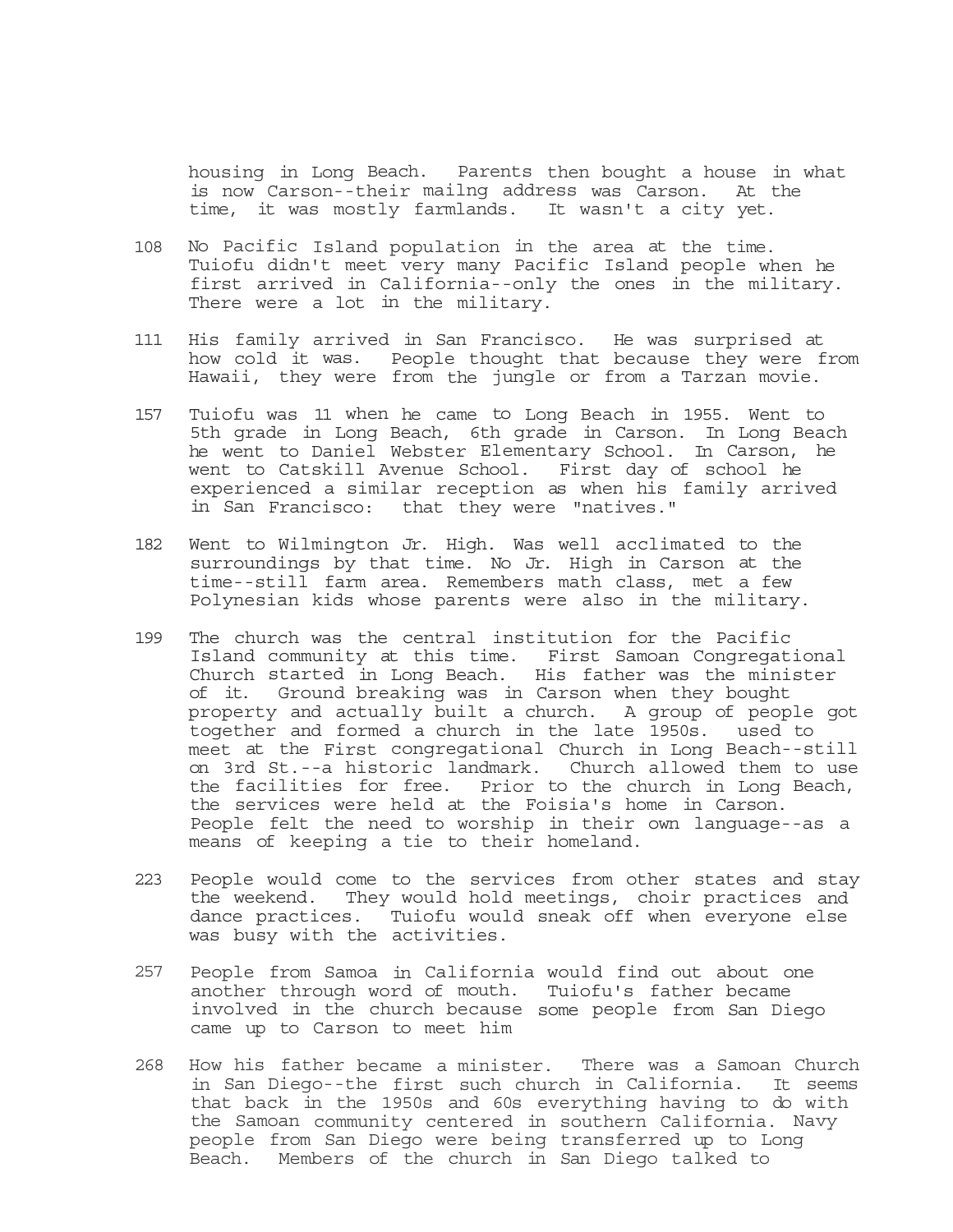Tuiofu's father about starting a church in Long Beach. Father had a very strong personality--confident, forged ahead.

- 316 The eldest from the mother churchin the islands gave approval for the establishment of the church and for Tuiofu's father to be the lay minister. His father was required to take courses at a thological school in order to be ordained. 4-5 other men were also trained and ordained to be lay ministers. Liz and her family came to the United states from New Zealand for the ordination.
- 344 Tuiofu's father retired from the military in 1962. Then went to work in Torrance for Douglas Aircraft. Took a while to get the church started and get ordained. Purchased property on Figueroa st., held fund raisers for the building. When his father got his certificate he blew it up really large and hung it in the living room.
- 360 Liz first met Tuiofu, when she came with her father to the ordination. Her father was the representative from New Zealand.
- 363 Liz's parents have always been in the ministry. They went ·to Catholic schools in Samoa--only good schools accepting non-Europeans. Her grandfather and great grandfather were also ministers. She thinks her father was forced into the ministry--as the eldest. Moved family to New Zealand in 1953, left the ministry, and went to work in the post office. (He moved in 1952--the rest of the family moved 1953--mother, two brothers, sister, and Liz joined him.) There was an established Pacific Island community in New Zealand. PICC--Pacific Island Congregational Church. Samoan church was established in New Zealand in 1962. Her father then went back into the ministry.
- 464 Liz first came to the U.S. in 1971 for the church conference. Her family got lost on the freeway in a taxi on their way to their cousin's house. They eventually had the driver take them to the Foisia's house instead.
- 527 Liz is the only daughter. Has an adopted sister who left the family when Liz was 6 years old. When Liz came to the U.S. in 1971 she was pregnant. Her family came for the conference and also to leave Liz with family in California. Her son was born in CA. at Harbor General Hospital. Became friends with Tuiofu while living in CA. In 1972, Liz returned to New Zealand. Tuiofu came to New Zealand to visit. They got married in 1973. Liz returned to CA in 1974.

[Kea joins interview]

642 Tuiofu finished high school in 1962 and joined the army in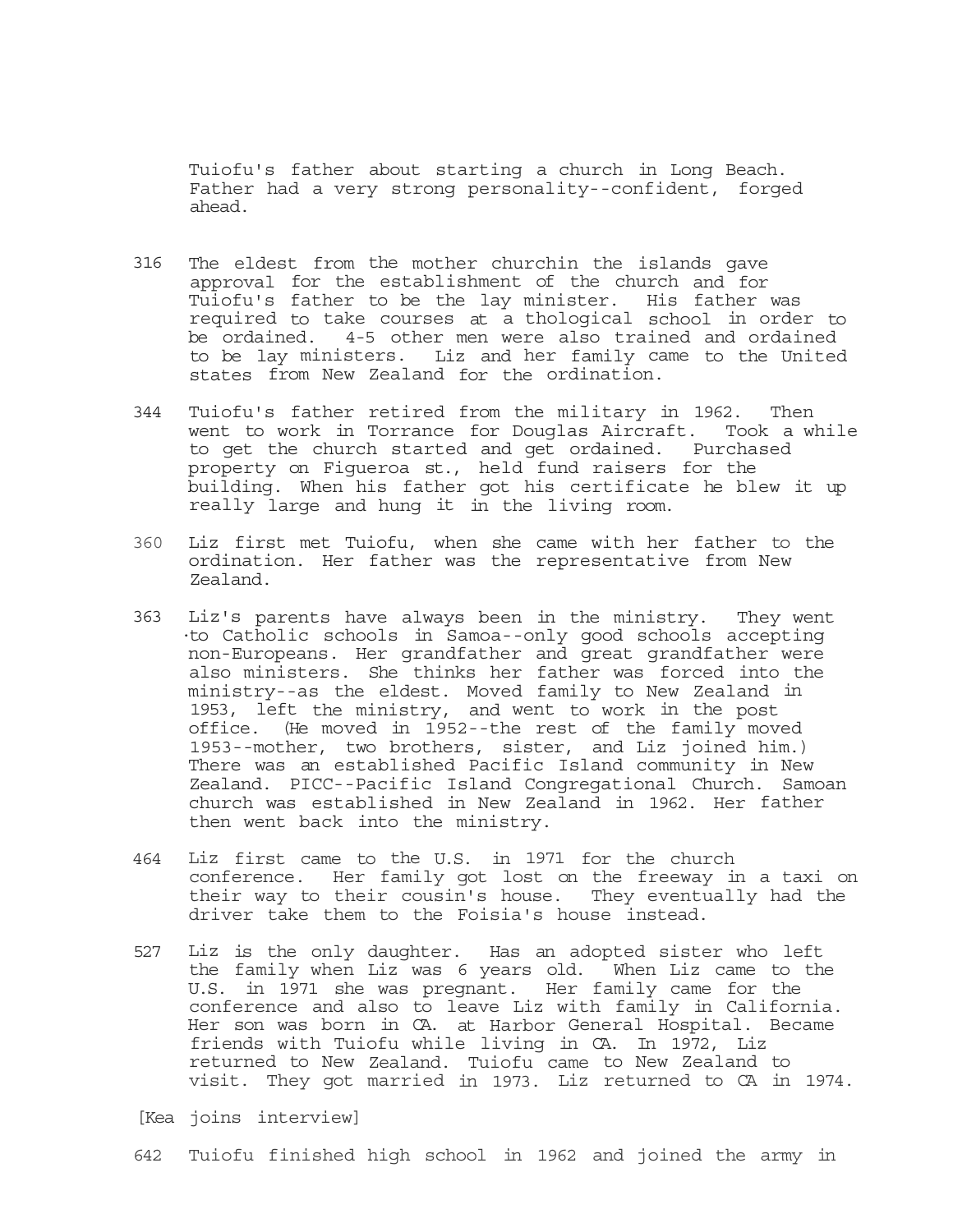1963--stationed in Germany. After he returned home, he went to Harbor College for one year, and then got a job w/ United Airlines.

- 671 The things that most impressed Liz when she first came to the United States: Black people, police officers carrying guns, the largeness, the amount of television channels, the freeways, and the fact that people could speak their own language (other than English) in public.
- 735 Introduce Kea Foisia

End of SIDE **A, TAPE 1** 

# **SIDE** B, **TAPE 1**

- 000 Silence
- 001 Kea Foisia, maiden name Momoli. Arrived in CA. in 1964 because her father was in the Navy. Her family had lived in Honolulu prior to this. They moved to San Diego when her father was stationed there. When he retired, they found a home in Carson.
- 010 Born in Pago Pago, American Samoa in 1949.
- 014 Moved to Carson because they had relatives there already. Also, it's near the ocean--can obtain food like fish.
- 016 She had, at one time, intended to become a nun. Boarded for three years at Notre Dame Prep. for high school--in Sunland, Tujunga--near Glendale. When she graduated she took classes at Harbor College and then got a job at Carson City Hall doing general office/payroll.
- 024 In Hawaii, it was a melting pot. They were used to Asian and Polynesian cultures, but they were surprised at how many black people there were here. Kea's family was worried about the Civil Rights movement when they arrived in 1964. They were afraid that they were going to be treated as bad as black people.
- 037 Kea indicates that the many young Samoans in California adopted aspects of the black movement. When the Watts riots started, they were concerned that the violence would spread to Long Beach.
- 047 In the mid-1960s, a group of people started an organization called "Omai Faatasi," which was a spin off of the black civil rights movement geared to Samoans.
- 065 Omai Faatasi was formed as a means to search for their Samoan identity. There had been a social club called USO--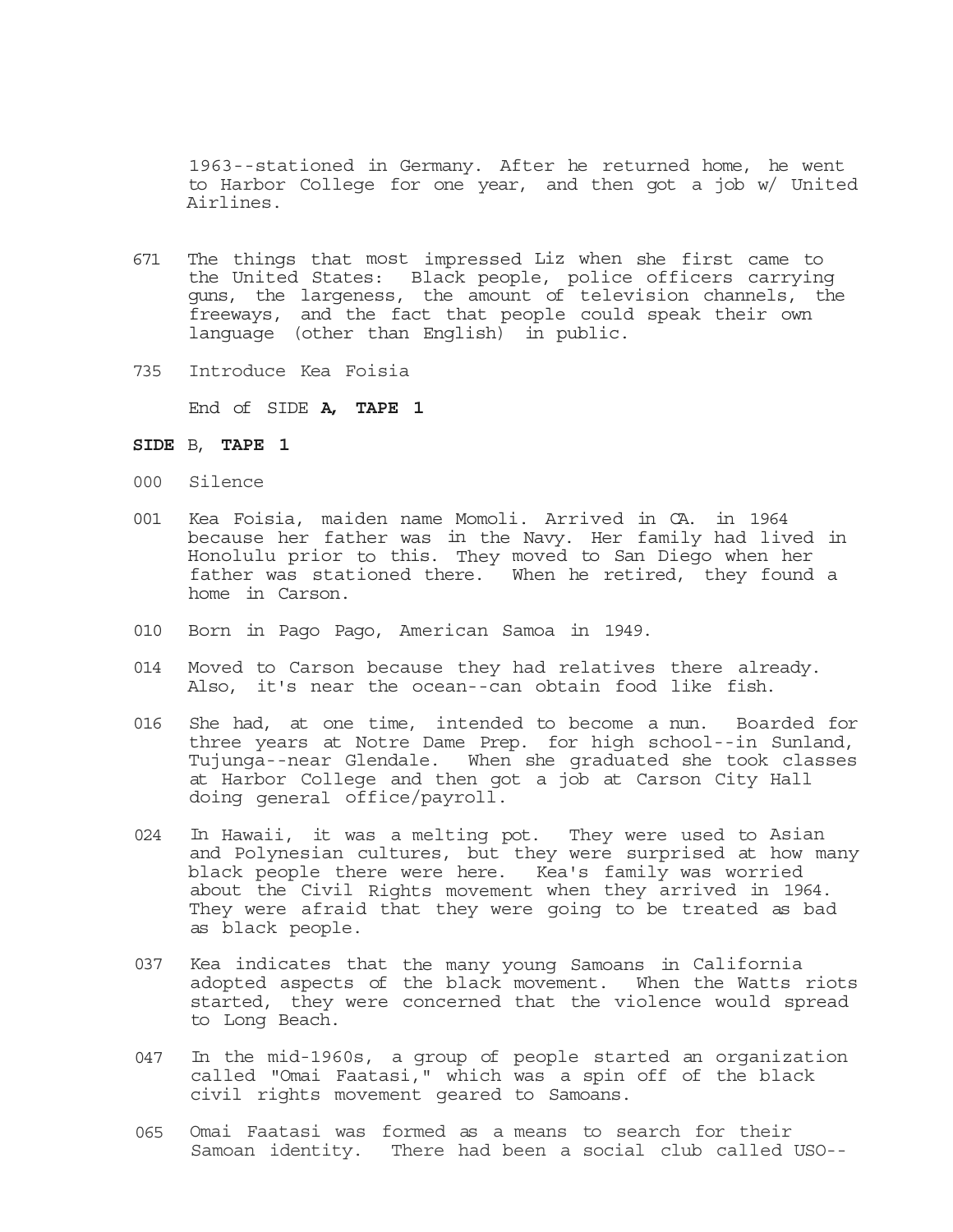United Samoan Organizations--that held dances. Some older people considered Omai Faatasi to be too radical. Kea feels that the organization did not carry their mission far enough in terms of addressing their own culutre--they identified too much with Hispanics and the black movement.

- 088 Omai Faatasi means "come together." They were identified as radical for the way they dressed and because some of them became interested in the writings and ideas of Carl Marx and Malcolm X.
- 114 In high school, Tuiofu played football at Banning High. Initially he had signed up for baseball, but the coach told him to sign up for football instead. Tuiofu didn't know anything about football whenhe signed up. His first day of practice was like his first day in the military.
- 136 Eventually it got to be more fun. The only reason they put him on the team was because of his size. His younger brothers also played football.
- 147 Kea was in boarding school/convent-type school for high school. On weekends, it was chaos--different world. Felt out of place. Enjoyed the football games. Her brothers were also very involved in football. Didn't go to dances, the crowds made her nervous. Eventually she came to enjoy the world outside her boarding school more.
- 165 They would all congregate at Scott Park (in Carson on Catskill): volley ball, picnics, discuss issues of identity.
- 180 They would also go to Wilmington Hall--a gym/park. Also went to dances at Filipino Hall, VFW hall, and various night clubs/restaurants: Latitude 20, Mr. C's in Long Beach. They didn't go out of their neighborhood much although they did like to go to the Martial Arts and Samurai movies in L.A.--Toho(?) La Brea Theatre --movie theatre on La Brea, and Kokusai(?) in the Crenshaw area.
- 204 It was Tuiofu's interests that influenced the younger teenagers--sports and music (R & B; Motown; Sergio Mendez and the Brazil 66). His brothers used to borrow his car, Oldsmobile--take turns.
- 241 Kea met the Foisia family through relatives. Fathers had been in the Fitafita together in Samoa. Her brothers knew the Foisia brothers.
- 252 Harry Foisia [husband) had been a friend of Kea's brother. They got married in the 1970s.
- 259 Organizations involved in now. The most important thing for them now is politics. Liz is involved in lots of community activities. Importance of voting. Importance of passing on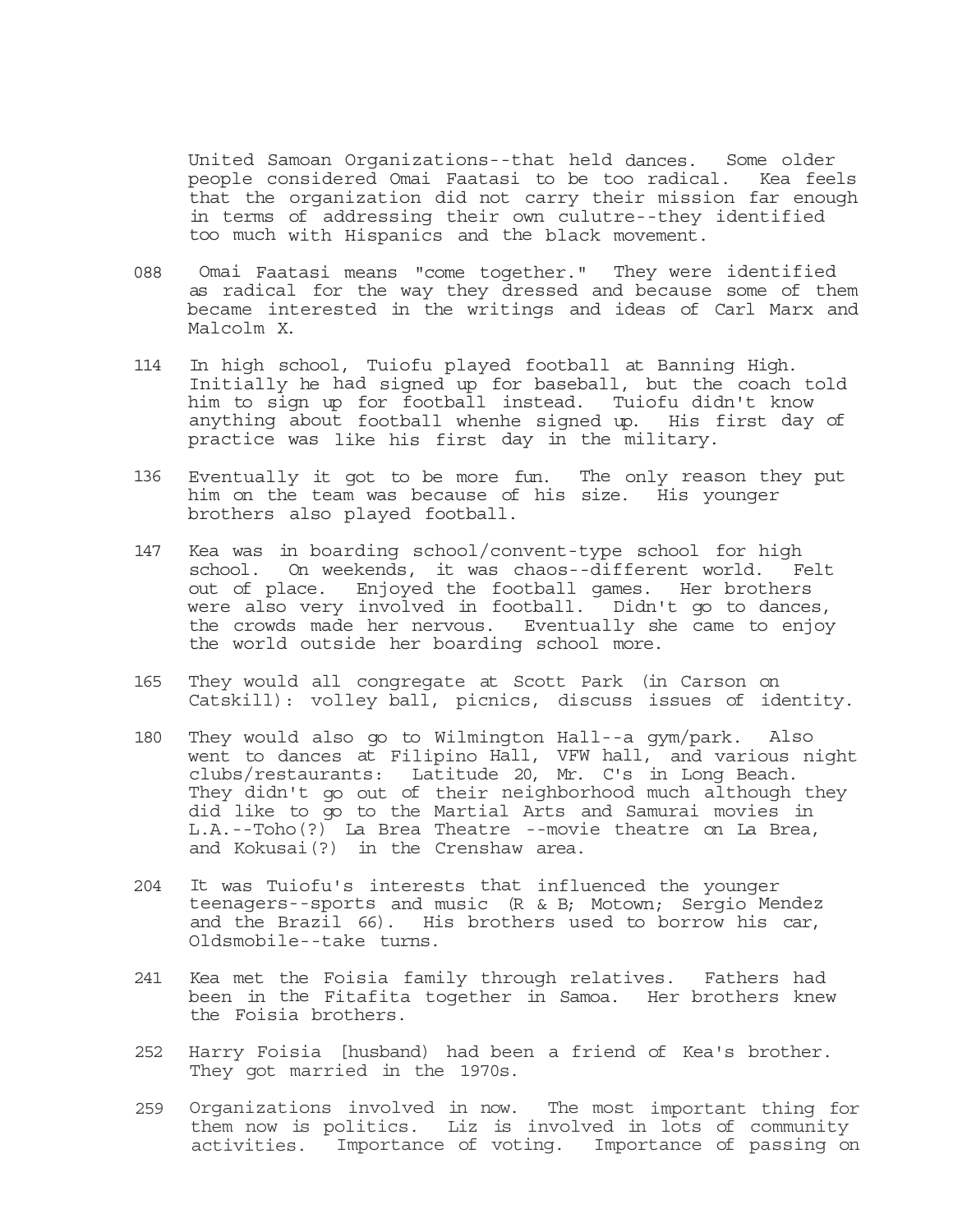activism to younger generation. omai Faatasi is no longer in existence though people who were in it are still around. Chuck Furitani, father of warren Furitani, was involved in Omai Faatasi.

- 280 Church activities are important as well. Samoan Federation 404(?) programs are important. Office of Samoan Affairs. Involvement in other Asian American organizations.
- 293 Important issues that they are working with: representation; need to educate youth and encourage them to get into offices that make policy decisions; encourage kids to seek higher education.
- 305 Liz contrasts situation in New Zealand to situation among Samoan youth in CA during the 1960s--more social consciousness, cultural awareness in CA. During 80s, more political involvement in New Zealand among young Samoans. Samoan language movement catalyzed by black movement in the United states. Students from New Zealand who visited Liz in CA. were inspired to go back to New Zealand and mobilize in response to various political/social issues.
- 342 Liz became motivated politically a few years ago in nsuccessful efforts to rename Scott Park to Harry T. Foisia Memorial Park. Again, this effort was influenced by African American efforts in same area--existing parks named after African American private citizens. They feel the Samoan presence should be more recognized now.
- 378 Other recent events of concern to Samoan community: beating of the Dole (?) family in Cerritos; shooting of the Tualaulelei brothers.
- 400 Must have a cohesive voice to be recognized. Importance of education. They are also all involved in the Association of Pacific Islander Educators.
- 418 Importance of passing on culture to younger generations. Their parents always stressed family. Tuiofu's father used to say that the problem with Americans is that they don't know how far back their families go. His father could trace his family back to the first one that landed on the islands.
- 435 Kea explains about the Samoan Ba'tai system, which pulls a chief that serves as the head of the household and the family. It is important to have customs and to identify with the Samoan culture but it is also important to adapt it to life in the United States. It is important that the language be taught to the children as well.
- 457 Kea refers to the movie the Joy Luck Club and Kea relfects upon the endurance of her own mother.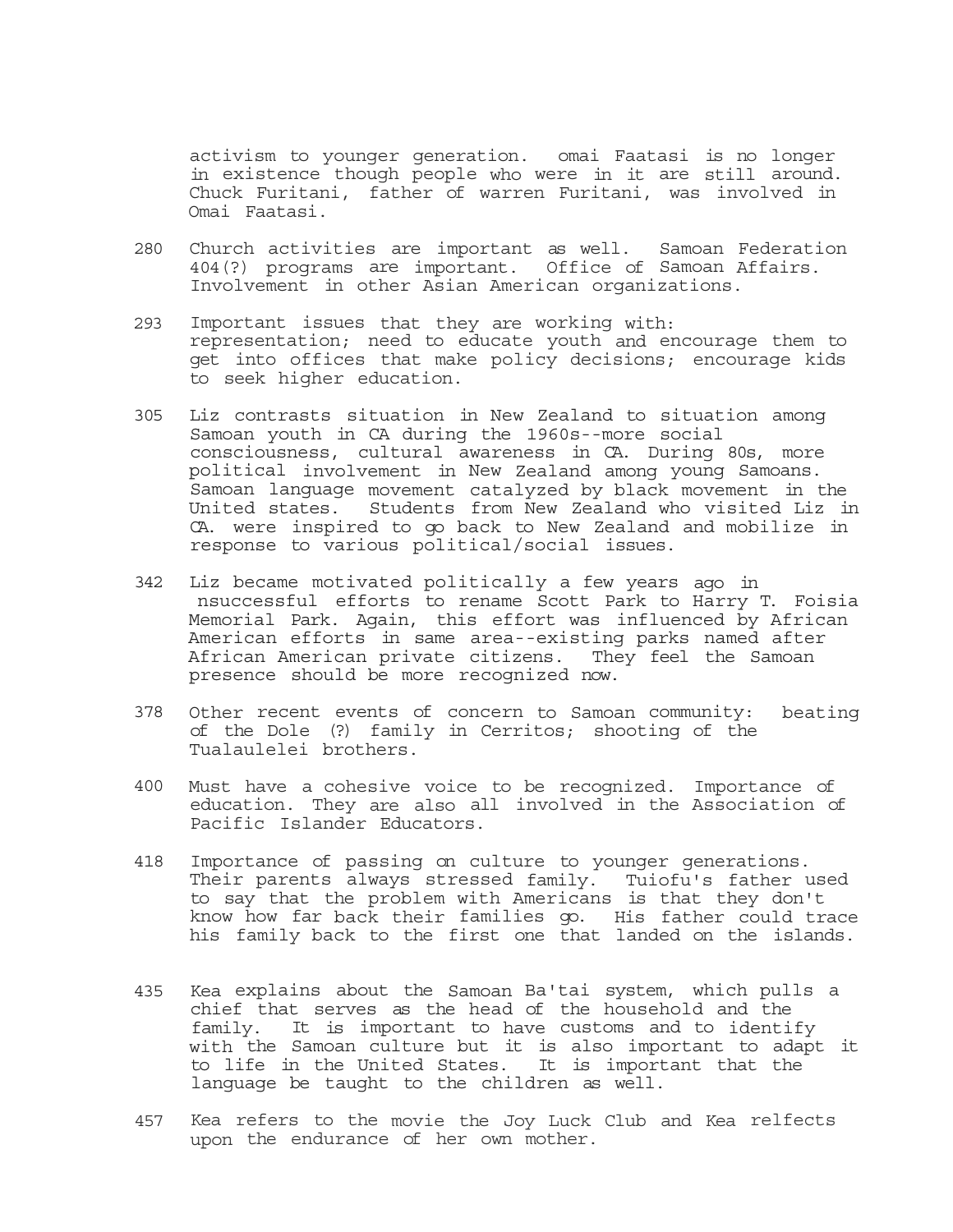- 469 When Liz was growing up, family, culture, and church were the values that were stressed. She passes on the importance of these things to her children. It is also important to have respect for parents and elder family members, and for those in authority--particularly the church. The minister is like the head of the family.
- 489 The chief system. Chiefs should understand that it's hard to be 100% in that system. Kea's husband Harry felt they needed to adjust. Their true culture of  $_{\text{II}}$  Fa<sup>1</sup> a-samoa<sup>11</sup> is very hard to follow in the U.S. It's very strict.
- 504 Harry Foisia took the title of chief. Went back to Samoa and went through the ceremonies.
- 538 Chiefs are taken very seriously at social functions and family functions. There is a regular high chief and a high talking chief.
- 546 Liz and Tuiofu Foisia's children were born and raised in the U.S. but are still strong in the culture. 19-year old son went to Samoa to live with his uncle--learn language (there is an every day language and a formal language) and customs.
- 566 The chief's name and title also identifies village, family, and status of people.
- 575 Interviewee comments on family photograohs copied for the Shades of L.A. collection
- 585 S-006-136 Kea with her mother when she was 2 years old. Getting ready to take trip on u.s.s. Jackson to come to Hawaii. Hardships endured by mother. other women in neighborhood would looked down on her.
- 609 S-006-138 When mother became Americanized she insisted that they always dress up. In 1964 when they went to Disneyland, she made her kids dress up in their Sunday best.
- 626 S-006-142

Harry Foisia receiving award from City Council of Carson. Harry worked in the Public Safety Dept. of the City of Carson. Also involved in talking with youth, counseling youth, encouraging them to stay in school. Involved in Boys and Girls Club and scholarship Organization. Importance of "The Brotherhood"--older brothers and other older men from the community--promoted cultural awareness and pride. Believe strongly that they must promote their identity and concerns.

731 When Tuiofu returned from the service in  $166$  he noticed that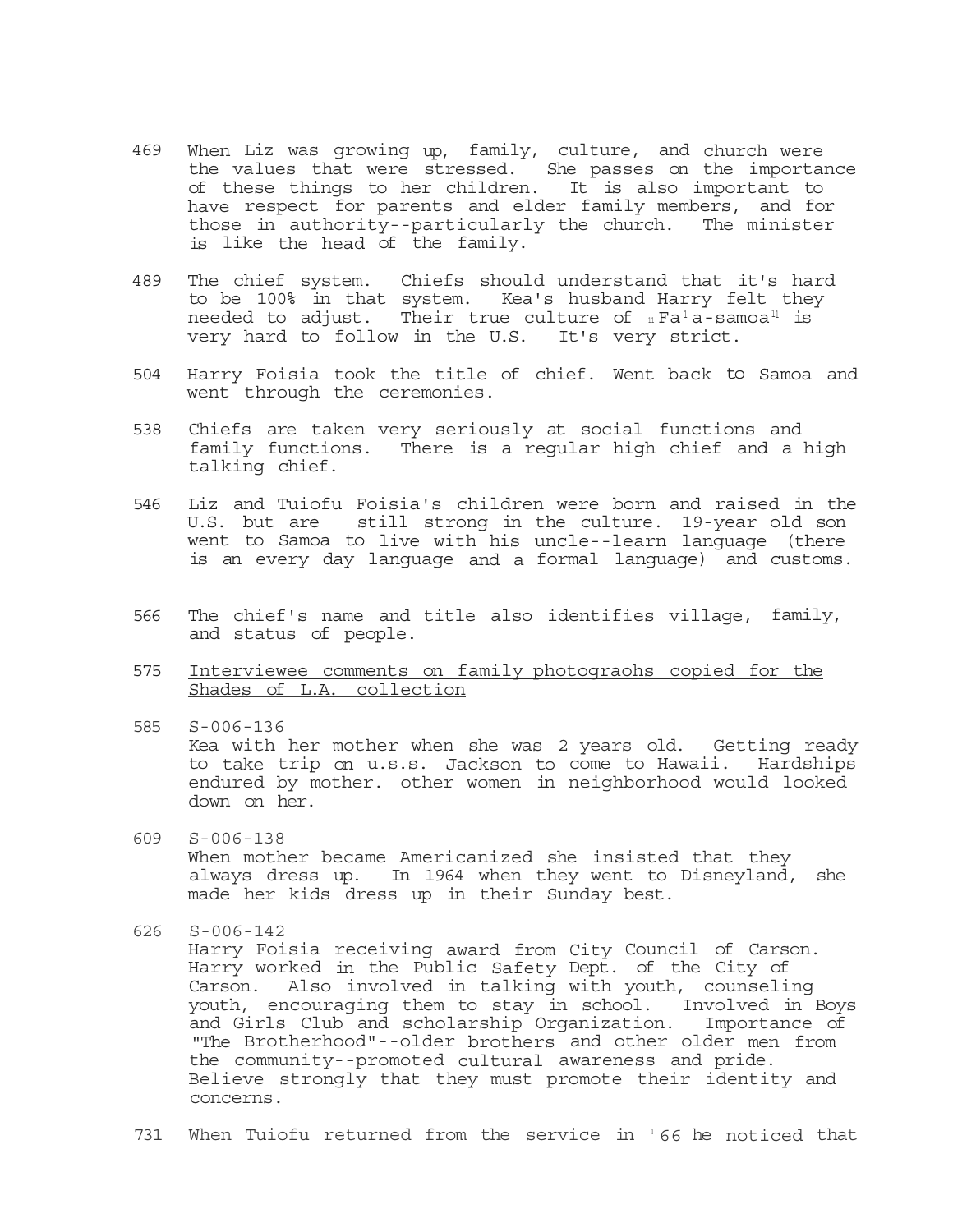the Samoan community had grown. He was surprised when he went into the market and saw more than five Samoans in there<br>at one time. The increase in churches also indicated an The increase in churches also indicated an increase in the population.

### 740 End of **SIDE** B, **TAPE 1**

#### **SIDE A, TAPE 2**

- 000 Silence
- 001 (cont. from Tape 2) When it became apparent that the Samoan community had grown. When Tuiofu went to the store and when he went to church. There were more churches being built.
- 010 S-005-867 Ground breaking of property that the church bought. Minister from San Diego that was instrumental in getting Tuiofu's father involved in the church in Long Beach.
- 018 S-005-861 Tuiofu's nephew at Minister's house on 21224 s. Figueroa (1979). There were never locks on the doors to the minister's house.
- 032 s-005-858 Liz w/ son and cousin in 1971.
- 037 S-005-863 Opening presents at Foisia family. Picture shows how they continue as a family. Picture taken just after Tuiofu's mother died.
- 044 s-005-854 Tuiofu's niece (12/25/89). Half-Samoan, half-Chinese--Franklin Foisia's daughter.
- 050 S-005-845 Baptism of Franklin Foisia--photograph from Independent March 10, 1958. Newspaper caption had mentioned that one of the brothers would become chief of the family. Liz and Kea went to the library to find the article after they saw an old clipping that their brother had saved. same minister from ground-breaking did the baptism.
- 074 s-005-852 Foisia family **w/** Liz's relatives from New Zealand in front of their home.
- 080 End of **interview Remainder** of **Tape** 2 **is blank**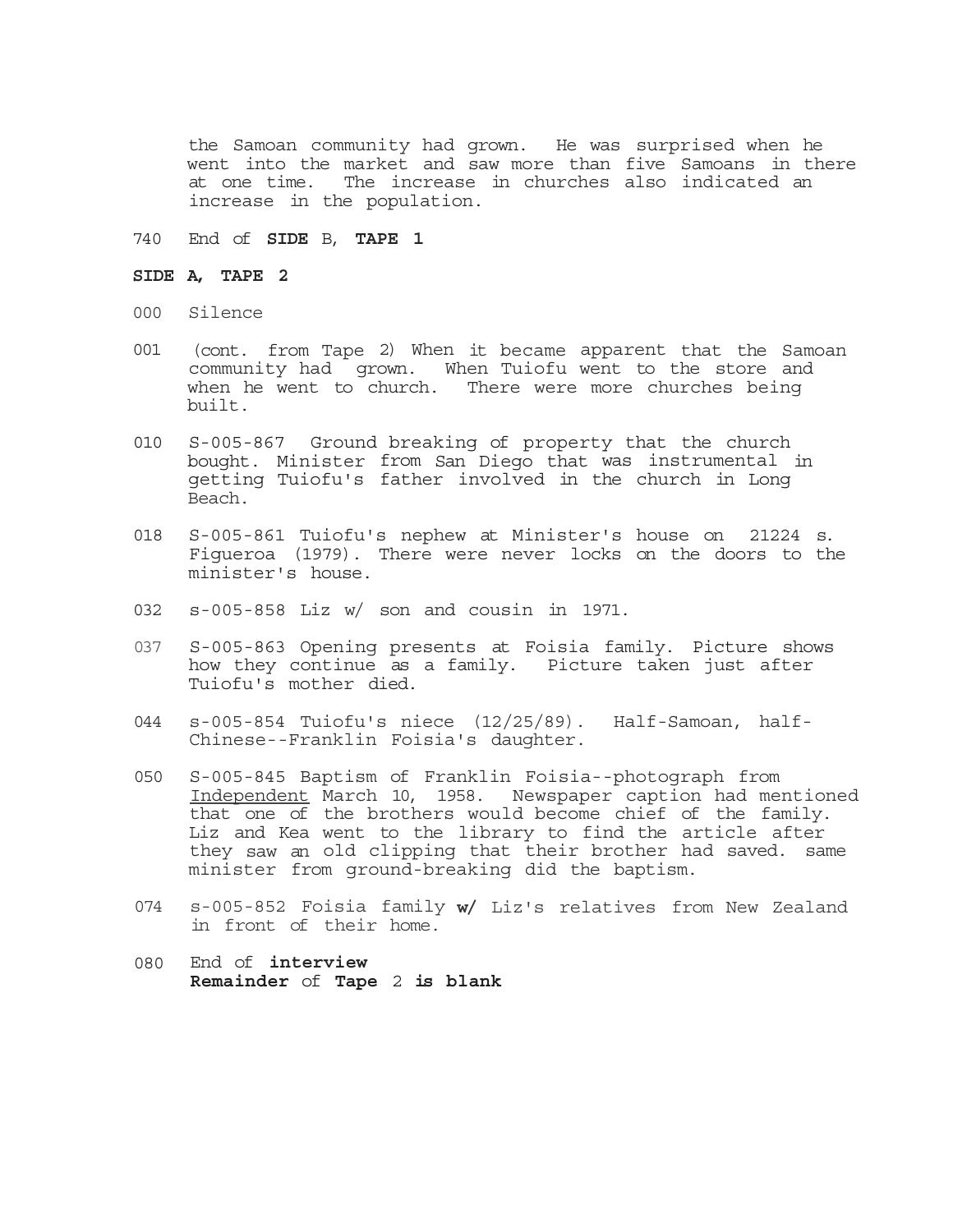# LOS ANGELES PUBLIC LIBRARY SHADES OF L.A. INTERVIEW PROJECT TRANSCRIBED EXCERPTS

Accession#:

**INTERVIEWEES:ELIZABETH FOISIA, KOLOKEA FOISIA, TUIOFU FOISIA, JR. INTERVIEWER: SOJIN KIM DATE OF INTERVIEW: 6/17/94 LOCATION: CARSON, CALIFORNIA ETHNICITY: SAMOAN AMERICAN TRANSCRIBER: SOJIN KIM** 

**INTERVIEW NUMBER: SH-NUMBER OF DAT TAPES:** 1 **NUMBER** OF **CASSETTE TAPES:** 2

SK: Sojin Kim LF: Elizabeth "Liz" Fois ia KF: Kolokea "Kea" Foisia TF: Tuiofu Foisia, Jr. -----------------------------------------------------------------

These excerpts have been selected for the purposes and use of the Los Angeles Public Library Photo collection. They represent only small portions of the tape recorded interviews available for public use. Researchers are advised to refer to the actual tape recorded interviews. -----------------------------------------------------------------

Note: Interviews were recorded on DAT (Digital Audio Tape) and transferred to standard cassette tape for transcribing and listening purposes. The three digit numbers are indexed from the cassette recording and not the original DAT recording. These numbers may be used as a guide for locating indexed information on the cassette tapes. In some cases, the numbers on the transcript may not correspond exactly to the counter readings on the cassette player. ----------------------------------------------------------------

## **SIDE A, TAPE 1**

000 Silence

001 Introduction. Tuiofu Foisia, Jr. born 10/14/44. came to San Francisco in 1955. They moved to Long Beach when his father, who was in the navy, was stationed there. 1956 they got their home in Carson.

> Elizabeth Foisia first came to the U.S. in 1971. Born in Bailirna{check?), Western Samoa. Moved to New Zealand in 1953. Married Tuiofu in 1973. came to live in the U.S. permanently in 1974.

025 Tuiofu's parents were Tuiofu and Fapio {check) Foisia. Father from Manua (?)Island, village of Ofu, part of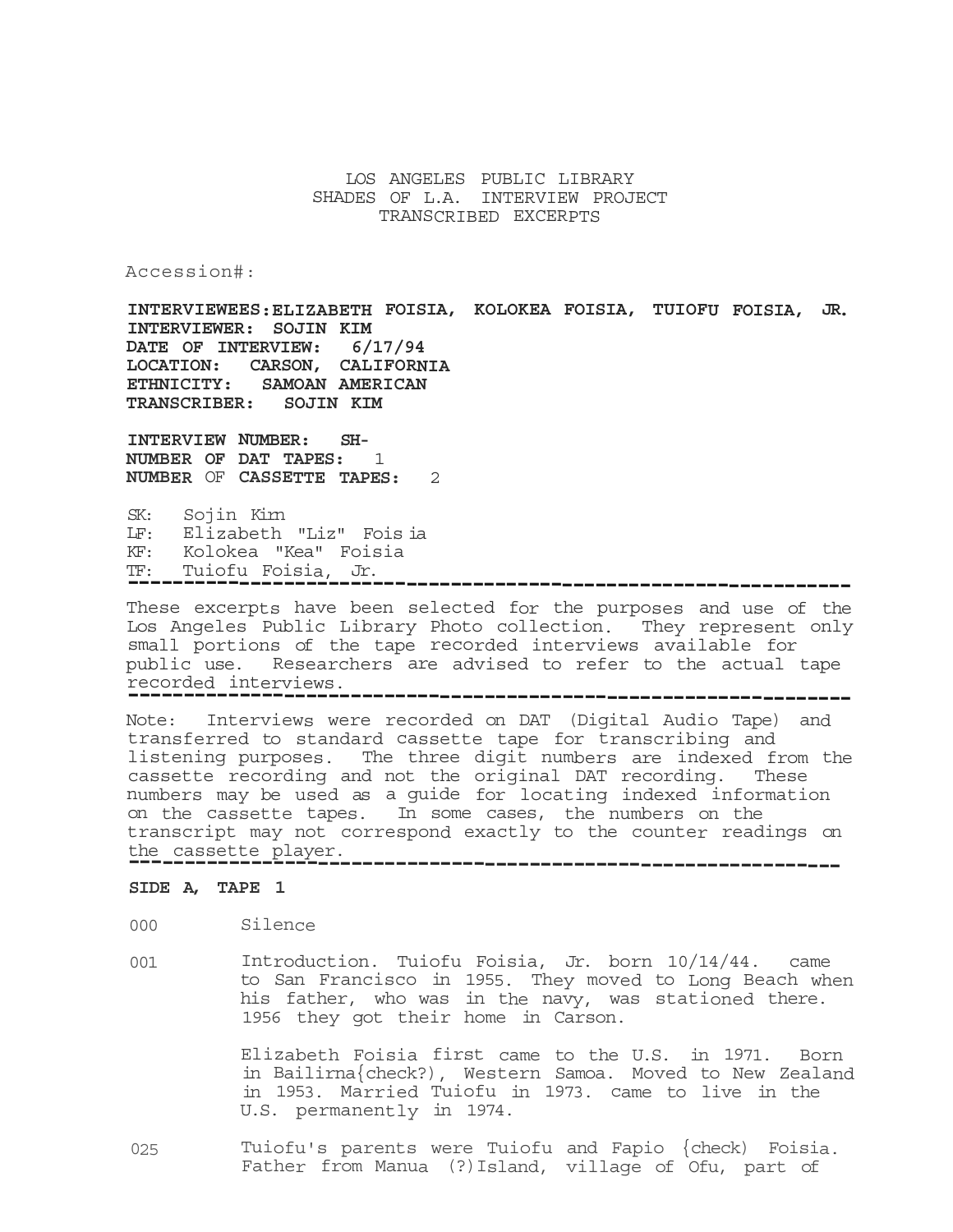American Samoa. Mother from savii (?), Western Samoa.

- 033 Father worked for the U.S. navy. Before this he was in the Fitafita--local law enforcement. The Dept. of the Navy ran the island at the time. When living in Carson, his father became involved in the church. Their family had been affiliated with the Mormon church when they lived in Hawaii, later when they came to CA. they became affiliated with the Congregational Church. His father became a full-time minister for the Samoan Congregational Church when he retired from the Navy.
- 051 His mother worked as a nurses aid. Trained in Samoa and continued work in U.S.
- 056 Family moved first to Hawaii in 1949 when his father was stationed at Pearl Harbor.
- 062 Ten kids in the Foisia family. 5 boys and 5 girls. One brother passed away in 1990. Tuiofu is the oldest. Ruta, Ruby, James, Harry, Wilson, Daisy, Judith, Betty, Franklin. Frank, Betty, Judy were all born in California. Tuiofu, Ruta, Ruby born in Samoa. James, Harry, Wilson, Daisy were born in Hawaii.
- 079 First came to San Francisco because that's where the military flights landed--came on a sea plane--landed in Alameda. Relatives drove them to Long Beach after a couple months.
- 090 Lived mostly in military housing in Hawaii--Pearl Harbor. Went to military schools. In California, lived in military housing in Long Beach. Parents then bought a house in Carson.

TF: 102 It wasn't Carson then.

LF: And plus you said around that time there wasn't hardly anything though. It was mostly farmlands and stuff. so he probably kind of like thought of that more as back on the islands I guess. It wasn't city.

TF: 106 Well, when we came here it was quite open. That used to be called--our mailing address there was Torrance.

108 No Pacific Island population in the area at the time. Tuiofu didn't meet very many Pacific Island people when he first arrived in California--only the ones in the military. There were a lot in the military.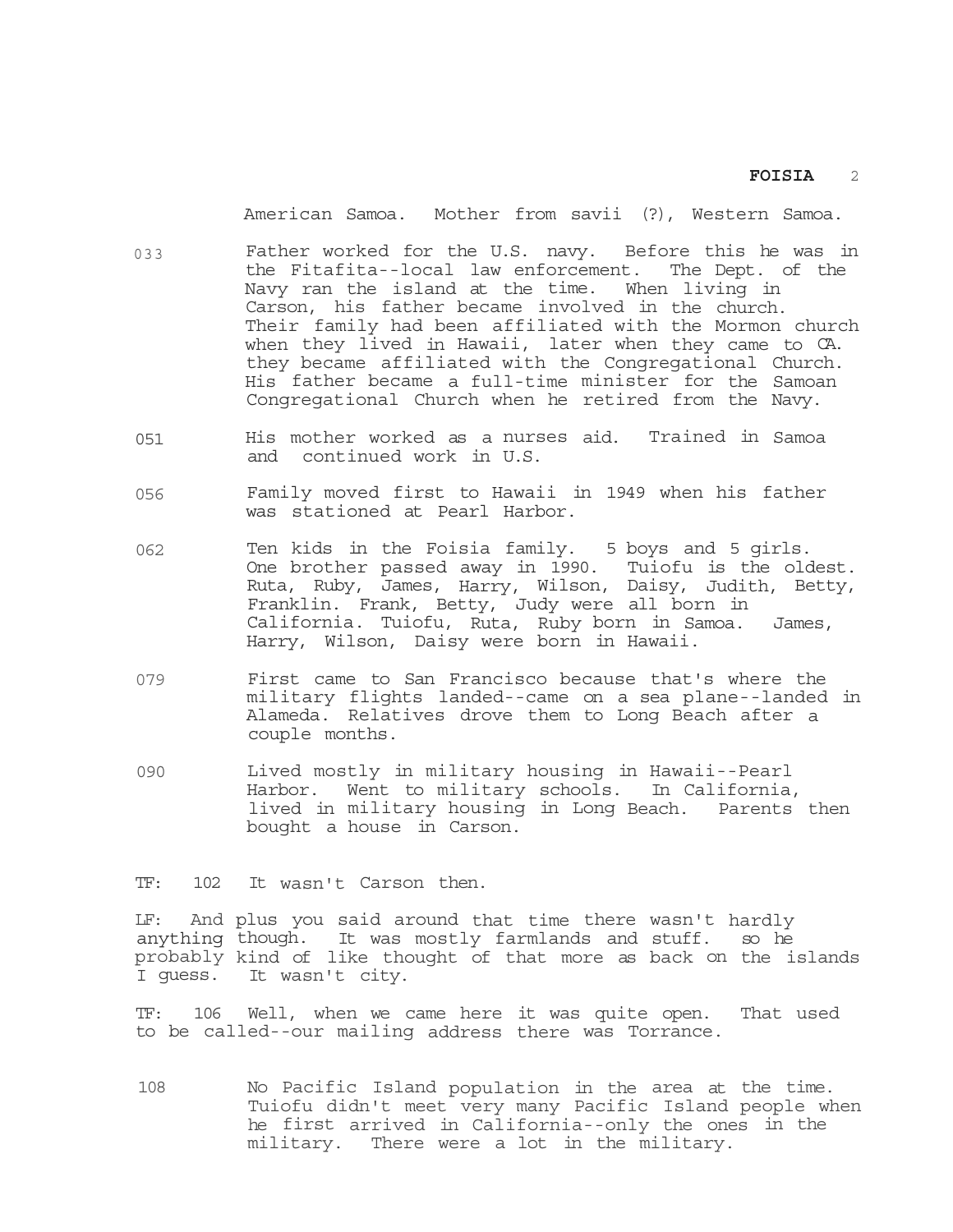SK: 111 Can you tell me then about how the move here struck you when you first got here. What are the experiences or the memories you have of the impression you had?

TF: Oh geez, the impressions I got was ... well, they said "Long Beach," so I thought "Gee, this is great. I'm going to live on a Long Beach and go swimming everyday." And when we got here all I saw were these big buildings." The biggest thing I could see was it wasn't green. I looked around and I said "God." I wanted to go back to Hawaii. It was cloudy, it was cold, and it wasn't green. Because I remember when we got into the airport, the guy said it was 65 degrees outside. I thought I was in Alaska. remember when they said "It's 65 degrees outside. Welcome to California.'' When I stepped off the airplane I thought I was dying. I looked around, I didn't see the sun. I didn't see anything green. I just remember I just sat in that waiting room and though "Geez, what happened?"

132 And then they took us around San Francisco and I couldn't believe --it seems like I was closed in. All these houses were all stuck together. People walking all over the place; up and down the hills. This is definitely not America.

LF: Not the paradise you were--

TF: It's really something. And then the people that we met, they would ask us "Where are you from?" I said "We just came from Hawaii." And they thought we just came out of the jungle. And I said "No, we got streets, we have cars, we have buildings." They thought we were out of a Tarzan movie.

LF: (laughs) He just swung down from a vine. Oh god.

TF: 143 That's the impression they had of us.

SK: What sorts of questions would people ask you?

TF: They'd ask us "Why do we speak funny?" Because when we came from Hawaii I guess we had that what you call "Hawaiian accent." And that was the biggest thing, why did we speak funny. And the second questions was "Why don't you wear shoes?"

LF: You didn't wear shoes?

TF: No, in Hawaii we didn't have to. We only wore shoes when we went to school. After school we took them off. [ ... ]

157 Tuiofu was 11 when he came to Long Beach in 1955. went to 5th grade in Long Beach, 6th grade in Carson. In Long Beach he went to Daniel Webster Elementary school. In Carson, he went to Catskill Avenue school. First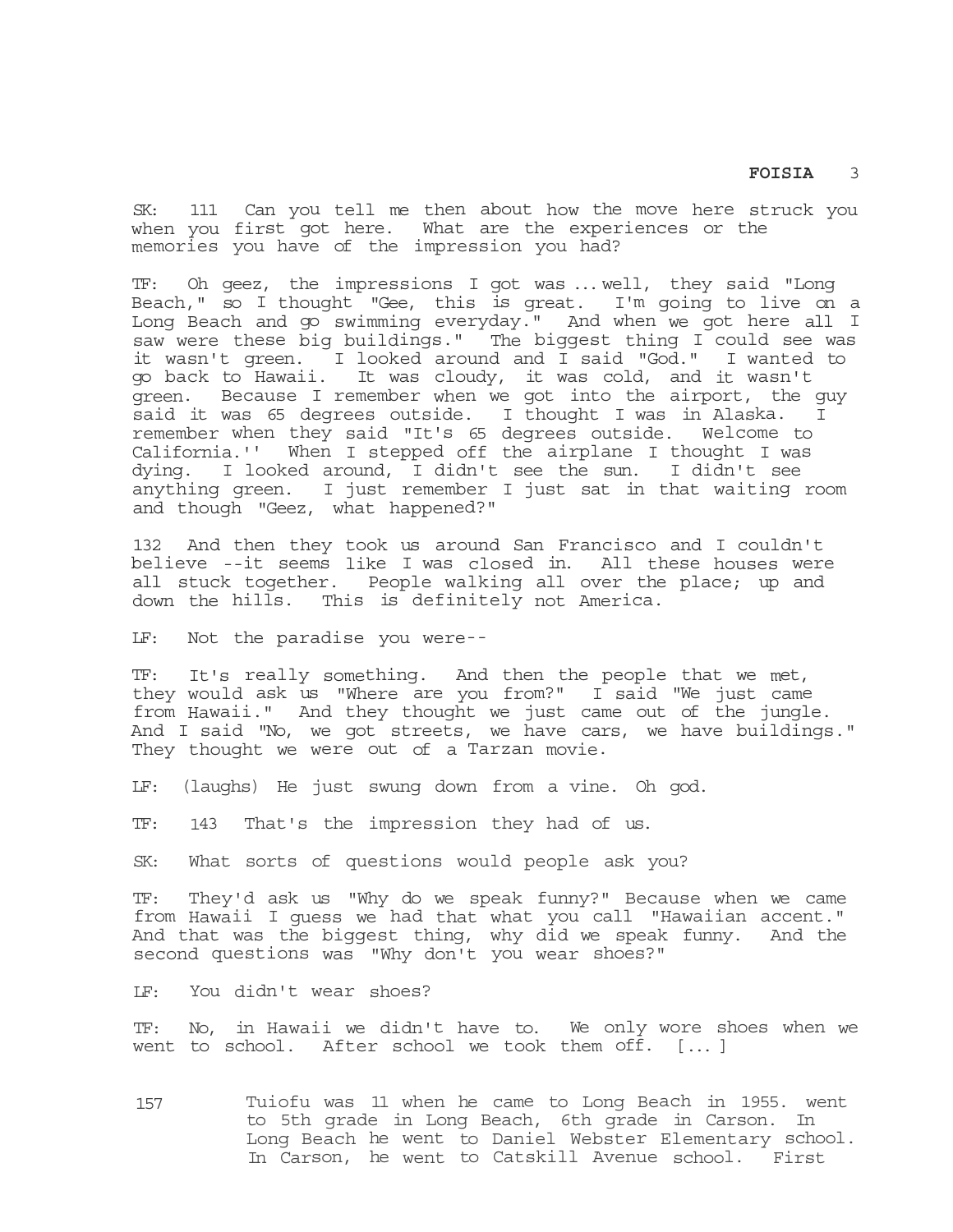day of school he experienced a similar reception as when his family arrived in San Francisco:

TF: 167 Geez, you're from the jungle. Yeah, that's us. Well, they called us "natives." And I couldn't understand what that word "native" was until I saw some of the Jungle Jim and Tarzan movies. And then I knew what a "native" was. I thought a native was somebody indigenous to the country. But no, the natives were the guys carrying the--

LF: --the spears, and the grass skirts, right?

TF: That's what people around here thought of people from Hawaii. Right out of the jungle.

SK: 176 Did they even know where Samoa was?

TF: No, they hadn't even heard of Samoa. In fact a lot of them hadn't even heard of Hawaii.

LF: And now it's a state.

- 182 He went to Wilmington Jr. High. Was well acclimated to the surroundings by that time. No Jr. High in Carson at the time--still farm area. Remembers math class, met a few Polynesian kids whose parents were also in the military.
- 199 The church was the central institution for the Pacific Island community at this time. First Samoan Congregational Church started in Long Beach. His father was the minister of it. Ground breaking was in Carson when they bought property and actually built a church. A group of people got together and formed a church in the late 1950s. Used to meet at the First congregational Church in Long Beach--still on 3rd st.- a historic landmark. Church allowed them to use the facilities for free. Prior to the church in Long Beach, the services were held at the Foisia's home in Carson.

LF: 220 Just a group of them got together and they just felt that they needed to worship in their own language. And it was like ... I think that was the only way to kind of like keep that strong tie to your homeland.

TF: 223 But at that time we didn't live close together to these people. They came from Los Angeles ... god, they came from long [distances]. Some of them were--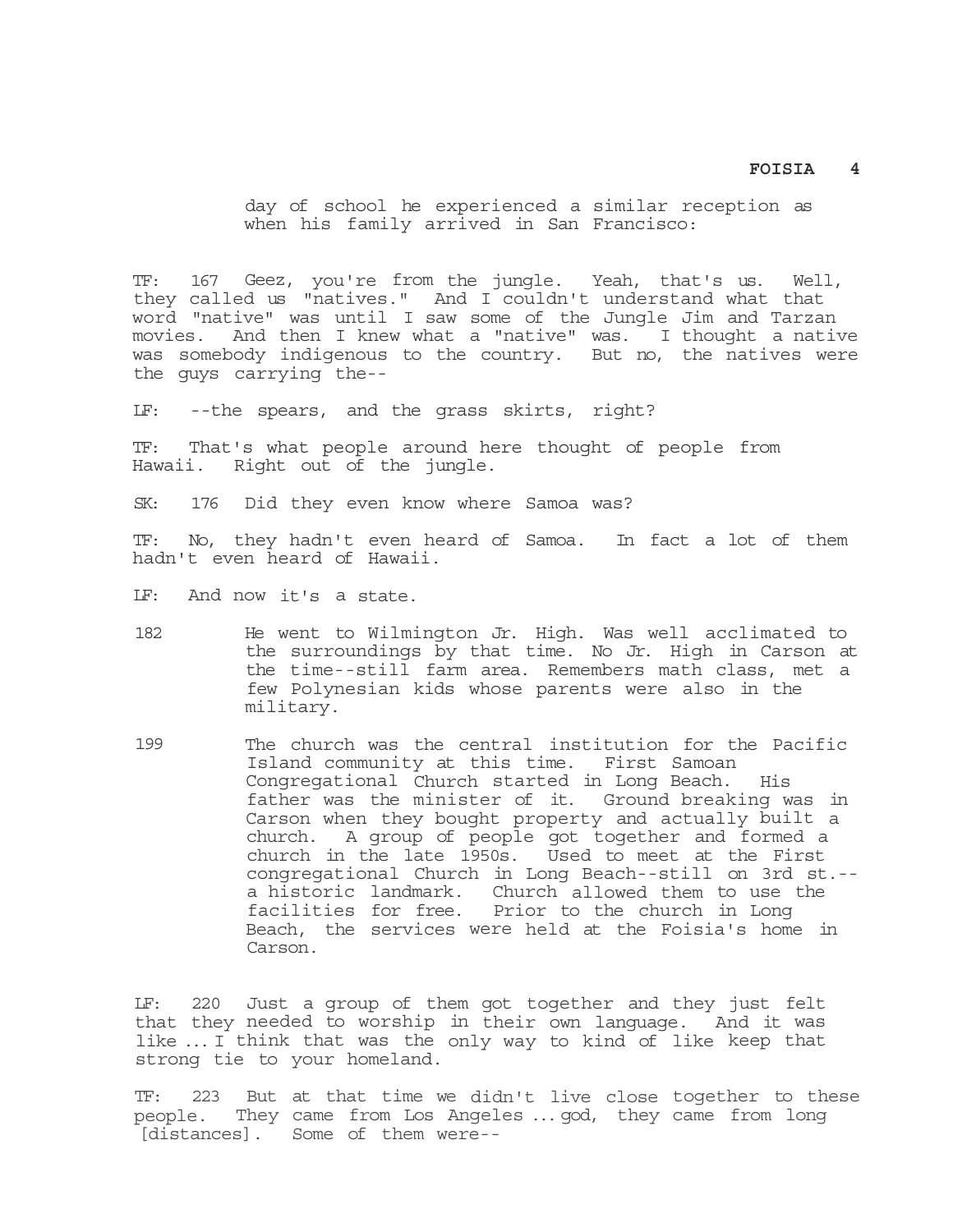LF: --in other states, but they would come for the weekend.

SK: They all stayed at your house?

TF: A lot of them would.

229 At least 20 people in addition to the Foisia family would be present.

LF: 239 When we're talking and sharing memories and stuff, he'll say "Yeah, I remember a whole bunch of people, hanging out all over, in the front, in the rooms, we couldn't even walk anywhere. There were people all over the place." I can just imagine. He goes "We never had a room to sleep. We always had people there."

TF: I guess they call that "time sharing" now.

SK: What did you call it then?

TF: (laughs) We called it "we were just out in the cold." First come, first serve.

- 249 During the weekend services there were meetings, choir practices, dance practices. Tuiofu would sneak off because the family would be so busy during these times.
- 257 People found out about one another through word of mouth.

TF: 258 When there's just a few of you, you go a long way just to try to meet another[ ... ] one would meet up with somebody and then that was it. They'd actually search out somebody from the islands. In fact that's how my father got involved. People from San Diego came to look for him.

268 Description of how his father became a minister. There was a Samoan Church in San Diego--the first such church in California. It seems that back in the 1950s and 60s everything having to do with the Samoan community centered in Southern California. Navy people from San Diego were being transferred up to Long Beach. Members of the church in San Diego talked to Tuiofu's father about starting a church in Long Beach. Father had a very strong personality--confident, forged ahead.

LF: 316 What happened was the eldest from our mother church back in the islands came and gave the O.K. or the approval for the church to be established, and for him to be the pastor--or not the pastor, but be the lay minister. But he was required to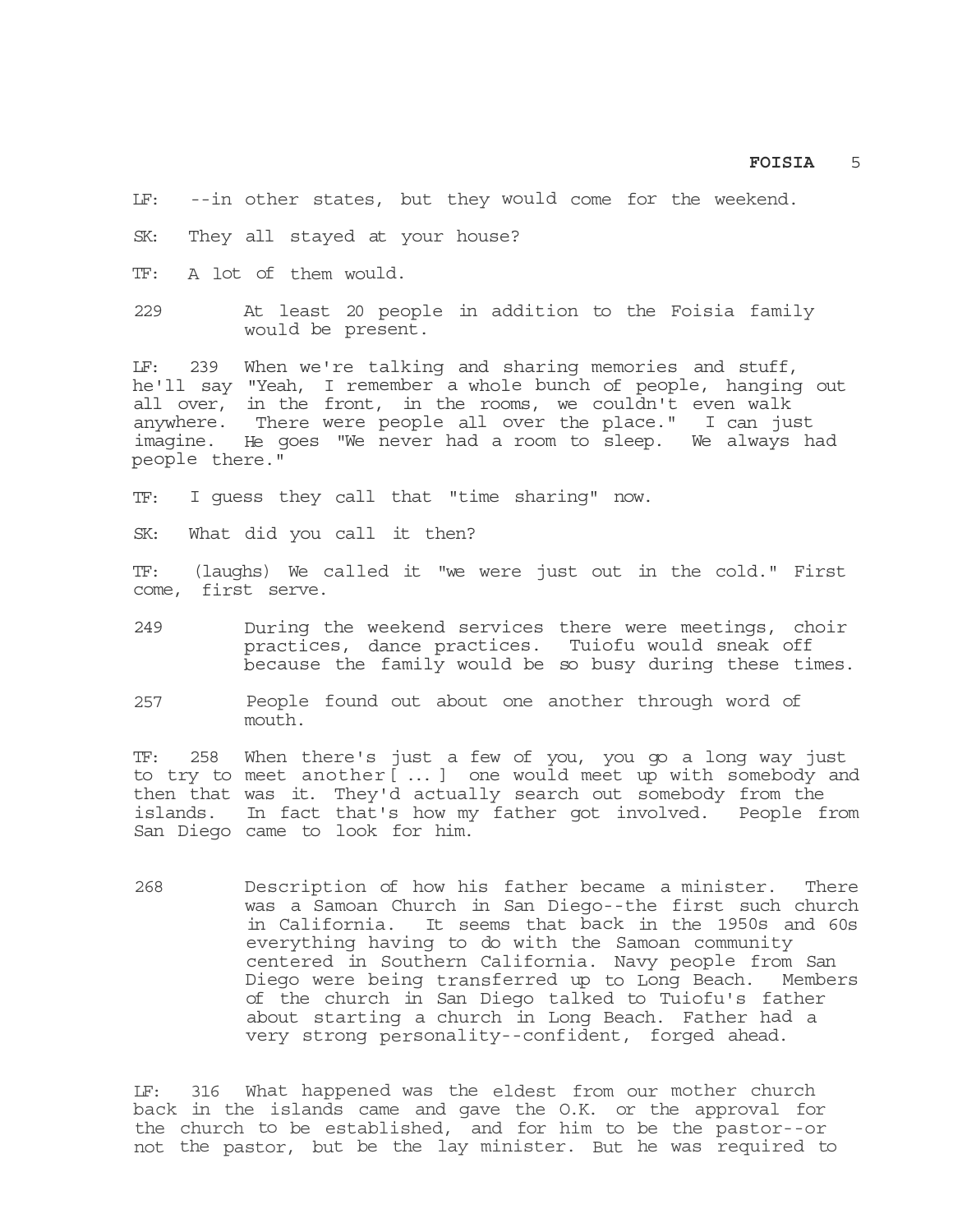take the necessary courses here in a school here, in an established theological school so that he could be ordained. Otherwise he would have had to go back to the islands and attend the school there, the theological college there--which was impossible, he had the family, job here. So he and several other lay ministers--most of them were all military people--because from his church, the first church here in the south Bay area, sprung up all other churches too. They were all lay ministers. None of them were originally ordained. And there were about 4 or 5 of them. So it took a while before he became an ordained minister, but prior to that he didn't charge and was the lay minister. So when they completed their courses, that's when I came here because my dad was an elder minister from the same church in New Zealand. So we came here for the ordination of these ministers and his dad was one of them.

- 344 His father retired from the military in 1962. Then went to work in Torrance for Douglas Aircraft. Took a while to get the church started and get ordained. Purchased property on Figueroa St., held fund raisers for the building. When his father got his certificate he blew it up really large and hung it in the living room.
- 360 Liz first met Tuiofu, when she came with her father to the ordination. Her father was the representative from New Zealand.
- 363 Liz's parents have always been in the ministry. They went to catholic schools in samoa--only good schools accepting non-Europeans. Her grandfather and great grandfather were also ministers. She thinks her father was forced into the ministry--as the eldest. Moved family to New Zealand in 1953, left the ministry, and went to work in the post office. (He moved in 1952--the rest of the family moved 1953--mother, two brothers, sister, and Liz joined him.) There was an established Pacific Island community **in New** Zealand. PICC--Pacific Island Congregational Church. Samoan church was established in New Zealand in 1962. Her father then went back into the ministry.
- **464** Liz first came to the U.S. in 1971 for the church conference.

LT: 469 That was a long story. We got lost on the freeway. We were supposed to go and stay with my dad's cousin here in Carson and then contact his father [Tuiofu] to let him know because his father was coordinating all the outside visitors. So he was supposed to contact his dad to say ''O.K. we're here." And then he was going to come on his own and leave my mom and me with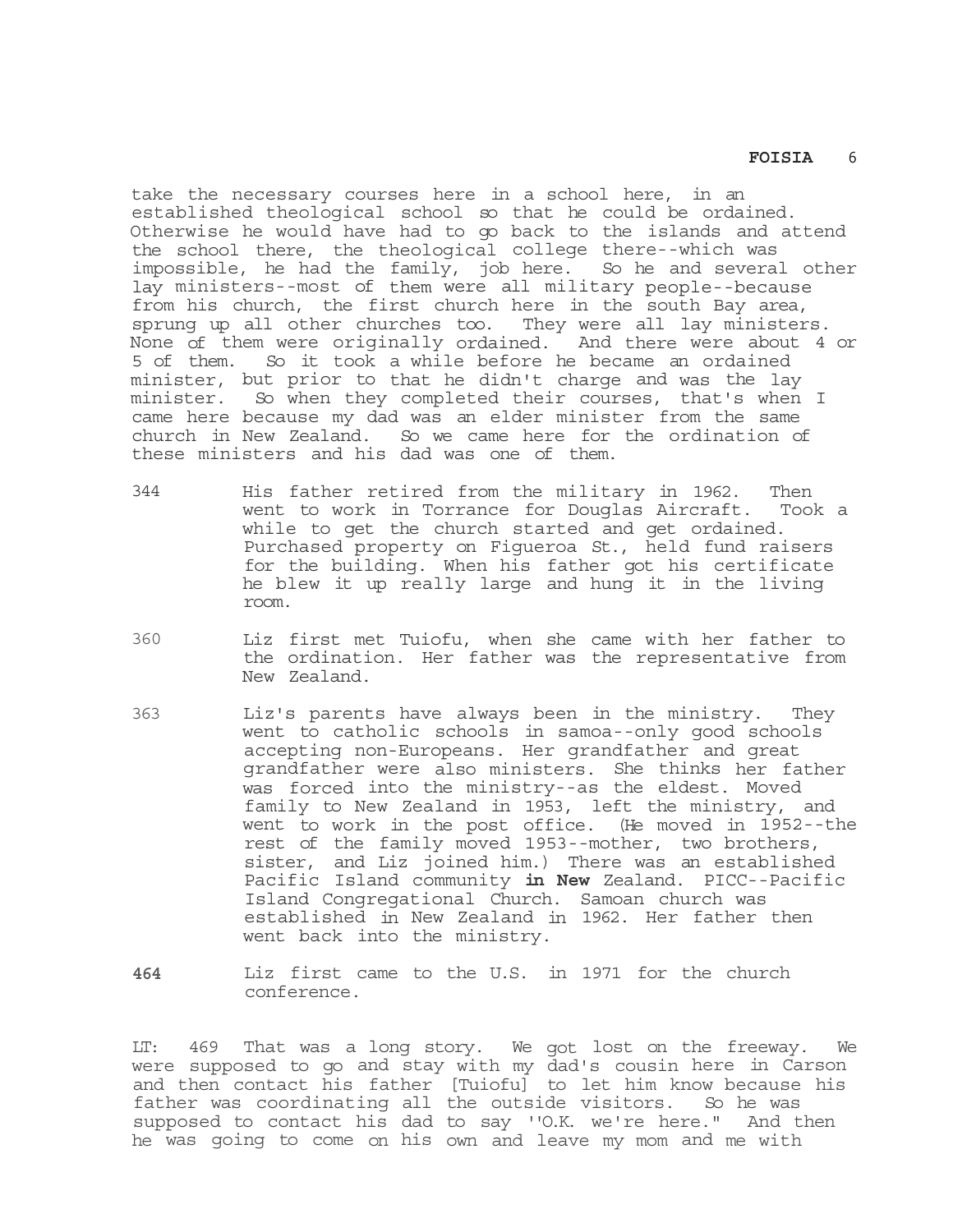family. But instead the taxi was going round and round and round and couldn't find the street where my Aunt was at. So my dad was frustrated because by this time we were circling Carson almost two hours because it's one of those streets--it wasn't on the map--

TF: --unincorporated area.

LT: Right. And the poor taxi driver was so frustrated. And my mother was almost hysterical. First time she'd seen a black man. And the taxi driver happened to be a black man. And she was getting hysterical in the back seat. She kept tapping my dad's shoulder, "Where's he taking us, where's he taking us?" You know, speaking in Samoan. And my dad kept turning around "Have faith. Don't worry. He's O.K. The poor man, he's lost." And my mother was near tears. So finally my dad told the taxi driver "Look, I have a friend--a fellow minister--that maybe you should just take us there and he'll contact our family." Well, the minister happened to be Junior's father. So we pull up into this big old parking lot and I remember my brother in law, who passed away, Harry was the one who opened the door and led us in. And they were having a church bingo game at the time, so sent someone over to the church hall to let them know there were some ministers from New Zealand. And I remember when I opened my mouth to say "Is this the Reverend Foisia's house?" I know I must have had a real heavy accent then, I've lost it now. But his brother's mouth just opened and he just looked at me like "Where's she from? From outer space?" Because I guess they hadn't had any contact with any people from New Zealand--Samoans.

512 Welcomed by Foisia family.

527 Liz is the only daughter. Has an adopted sister who left the family when Liz was 6 years old. When Liz came to the U.S. in 1971 she was pregnant. Her family came for the conference and also to leave Liz with family in California. Her son was born in CA. at Harbor General Hospital. Became friends with Tuiofu while living in CA. In 1972, Liz returned to New Zealand. Tuiofu came to New Zealand to visit. They got married in 1973. Liz returned to CA in 1974.

[Kea joins interview]

642 Tuiofu finished high school in 1962 and joined the army in 1963--stationed in Germany. After he returned home, he went to Harbor College for one year, and then got a job w/ United Airlines.

SK: 671 [Q. to Liz] How did it strike you when you first came to Southern California.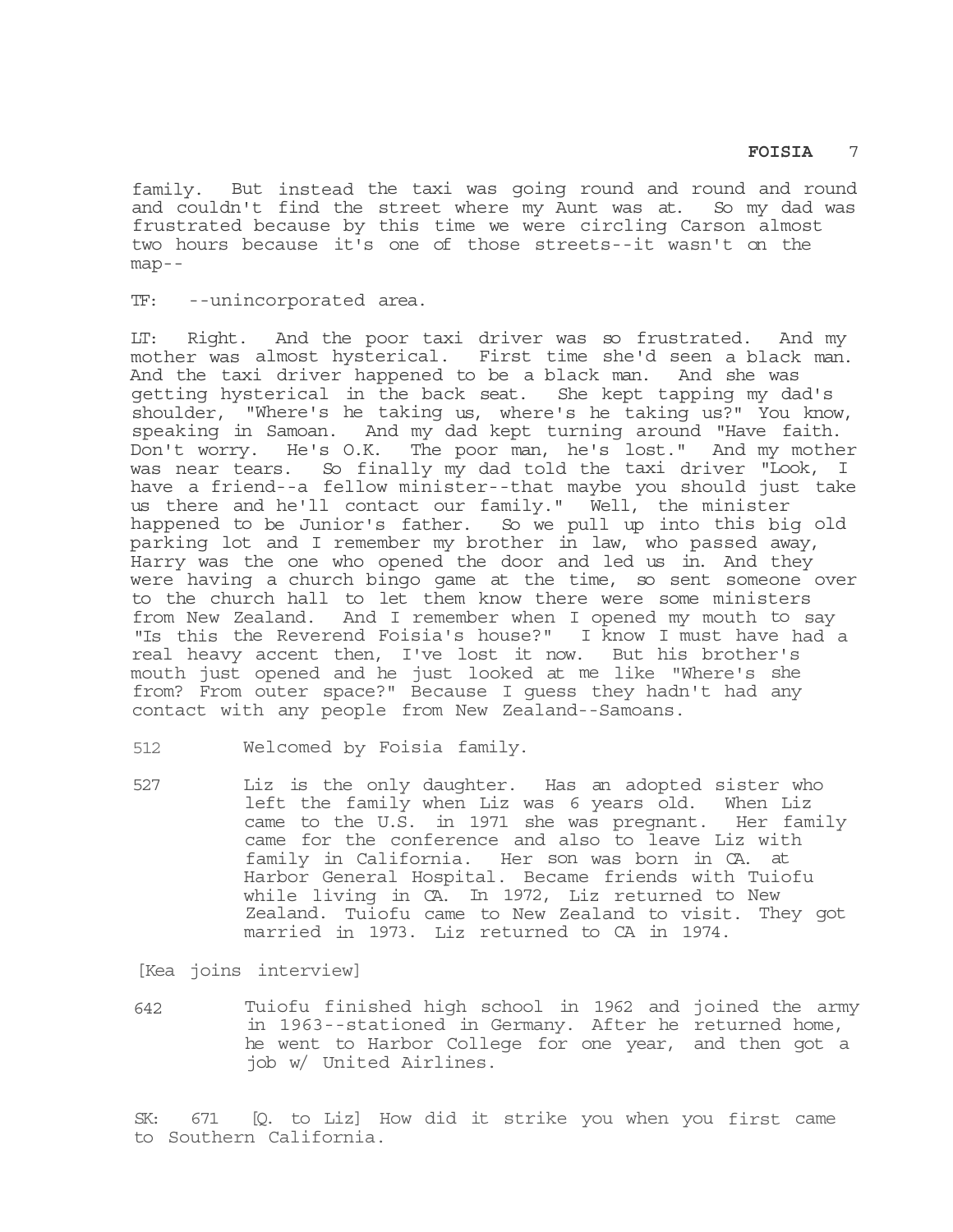LF: Like I said, the first thing that I saw that---was the black Americans because we don't see them in New Zealand. And it was a real eye opener. rt was like "Wow, a black man." That's exactly my reaction. And guns--police officers at home don't carry guns and so that was real scary. And just the size, just the hugeness of this place. It was like something out of the movies. I was just so fascinated. And then hearing people speak their own language. Because in New Zealand it's so rude when you speak your own language. See we call the white folks over there "Europeans," I don't know why, but that's the term that is used in New Zealand for white people. And boy they look at you real strange if you speak in your own language. And so you grew up- and like even in school, you don't speak your own language or you get told off. And it's like you have to whisper to each other if you want to speak your own language. But when I came here, boy, I heard all those languages floating backwards and forwards, and nobody turns a head. So that was another thing that really got me.

The freeways. Oh my goodness. I thought I was gonna die when I went on the freeways over here. Back home it's just like two lanes. Television. All these channels on T.V. Just last year we got our third channel in New Zealand.

 $[...]$ 

- 735 Introduce Kea Foisia End of SIDE A, TAPE 1
- SIDE B, **TAPE** 1
- 000 Silence
- 001 Kea Foisia, maiden name Momoli. Arrived in CA. in 1964 because her father was in the Navy. Her family had lived in Honolulu prior to this. They moved to San Diego when her father was stationed there. When he retired, they found a home in Carson.
- 010 Born in Pago Pago, American Samoa in 1949.
- 014 Moved to Carson because they had relatives there already. Also, it's near the ocean--can obtain food like fish.
- 016 She had, at one time, intended to become a nun. Boarded for three years at Notre Dame Prep. for high school--in Sunland, Tujunga--near Glendale. When she graduated she took classes at Harbor College and then got a job at Carson City Hall doing general office/payroll.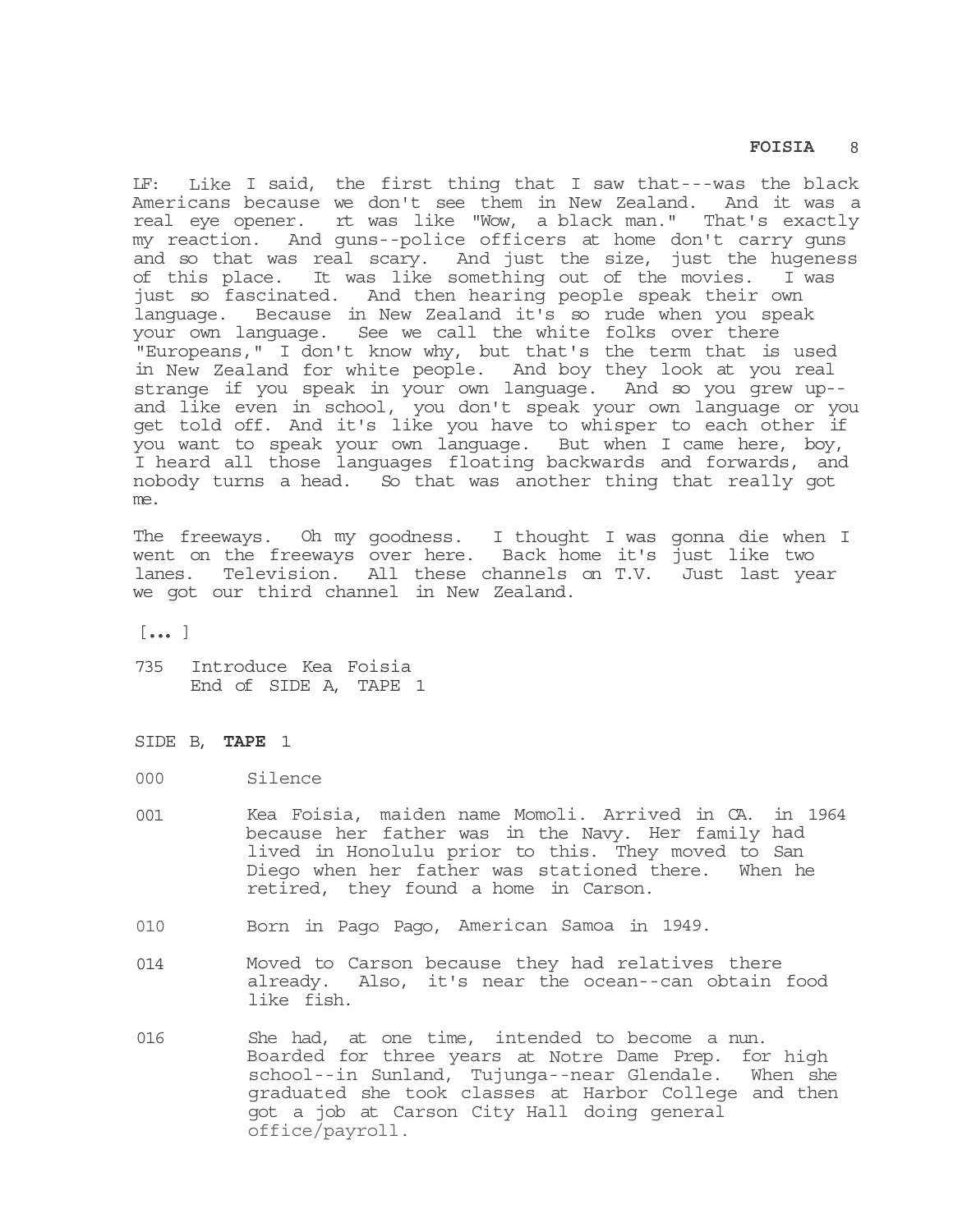SK: 024 I've asked them the same question, when you first came here what most struck you about southern California?

KF: 025 Well, in Hawaii it's a melting pot so we were used to the different culture. But just like Liz said, it was terrible because we had a fear already of the Civil Rights movement so by the time we arrived in '64, things were already heavy. And of course it was the black situation--that we were going to be treated just as bad. so upon arrival, that's what we were looking at. We could not get over the many blacks that were already here. We were used to the other cultures: Asian and Polynesian. And with the way we were treated also was that they didn't understand who we were. But it was mostly understanding the black movement and of course, the year after that in **<sup>1</sup>** 65 was the Watts riot. And by that time there was a lot of fear that things were going to get even worse--and unfortunately it's not quite better now.

SK: 035 I actually wanted to ask you what that was like--and you [Liz] kind of came on the tail end of that--what it was like being in southern California during the Civil Rights movement, during Vietnam?

KF: 037 At that time I was a teenager and our first fear was- we went through Anaheim and Long Beach--where it started to have trouble there. But the watching it on T.V. and the "Burn, Baby Burn" issue or motto that they made, it was horrifying for all of us. We were afraid that we were going to be in the middle of it also because of the color of our skin. But it was just a lot of injustice. And as the years went on we just felt like we were part of that, or just on the tail end. That we were always going to be mistreated in the same manner. So in a way we adopted some of that black movement; to have better treatment for everybody, here in the United states. Hawaii was a little different. Everybody accepted each other and I believe a lot of the blacks enjoyed living in Hawaii. But we watched it on T.V. for several days and we were afraid that it was going to come down to our area eventually.

LF: 047 That's right because those guys there [points at Tuiofu] started something didn't you, Junior.

TF: No, I didn't start anything.

LF: Oh yes you did.

TF: But as far as the riots, I was at Germany at the time so I was pretty well removed from it.

SK: What was Liz just referring to?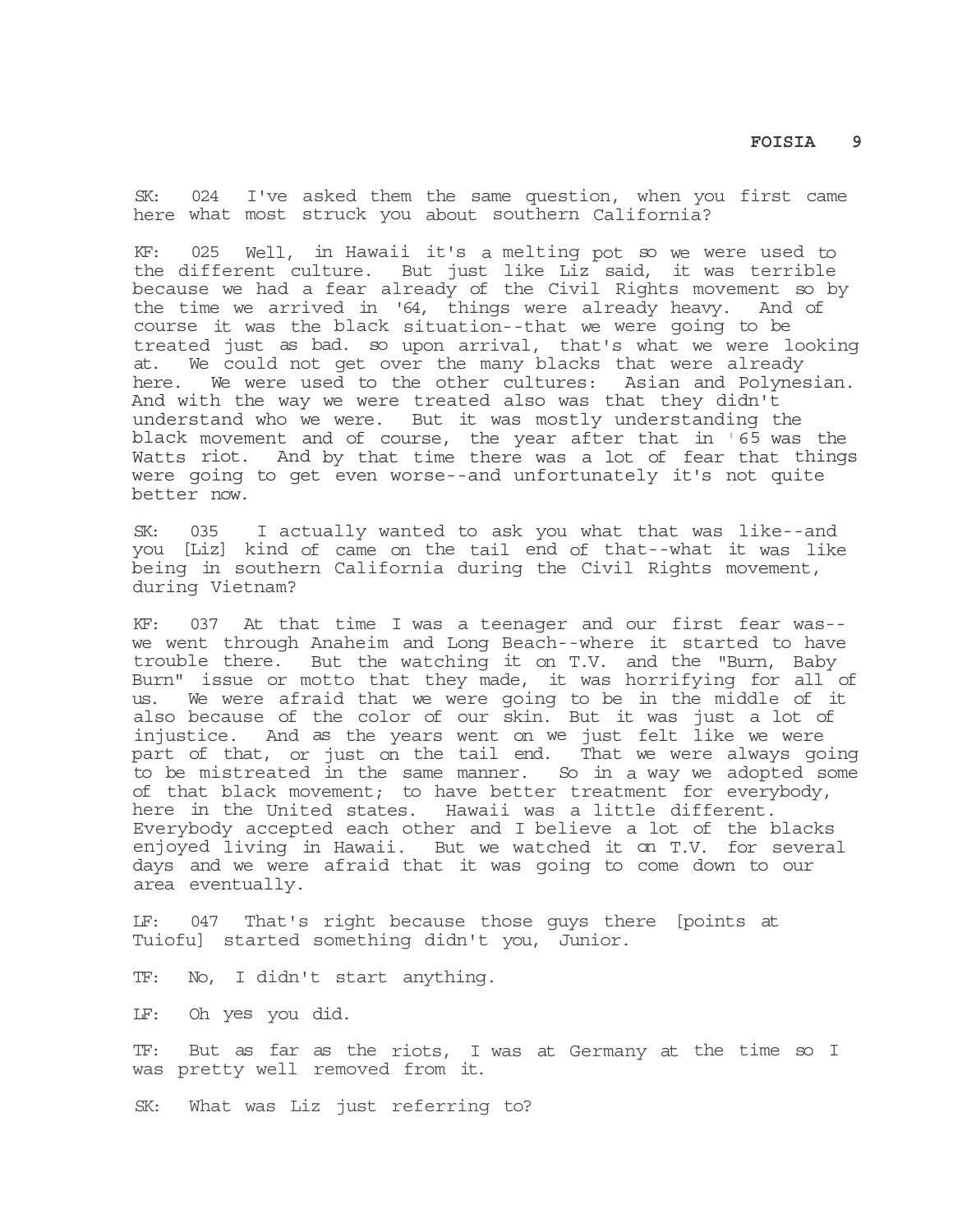LF: Well, the organization that you guys started up. You know it was something, I believe that came out of--

TF: Omai Faatasi. It's kind of like a spin off of the Civil Rights-type black movement. And this was geared mostly to Samoans--trying to get our piece of the pie.

SK: What year did you start it?

TF: That was late '60s because I was just out of the military then. So it was after '66.

SK: So it was an organization or a movement?

TF: An organization.

SK: Is there a movie made about that?

TF: No.

KF: I believe there was a video. By Asian American Drug Abuse Program[ ... ]

SK: 065 could you tell me more about the organization, who started it--?

TF: [to Kea] You're probably better at that because your husband was really involved in it. My brother, he was kind of right in the middle of things. I just came along as his brother.

KF: It was a search for identity--for our own people. A lot of our kids began to realize that we didn't know too much of our culture. And so they began as a social club with USO--United Samoan Organization. And that was just to gather them together and have dances and express themselves like the blacks were doing and the Mexicans or Hispanics. Then eventually it wasn't enough because we just felt that a lot of the kids hadn't found themselves through the education process and we were being neglected or ignored. so of course the education thing came across and that we needed to tutor a lot of our kids to stay in school. And that's where it started to move in that direction. And that's when he [Harry] came in and became more involved. But uso was a social club. It was omai Faatasi that some people label as radical--too extreme for a lot of our older parents, the elders in the community. It was there to help the children that were coming from the islands into the mainstream here and identifying that it's O.K. to be who we are and to express ourselves. But to this day they've identified too much with the gang-banging, the Hispanics, and the Black movement, rather than addressing our own culture. But Omai Faatasi was the stepping stone and unfortunately we should have carried it further but a lot of us had to go on for our own lives and search jobs. So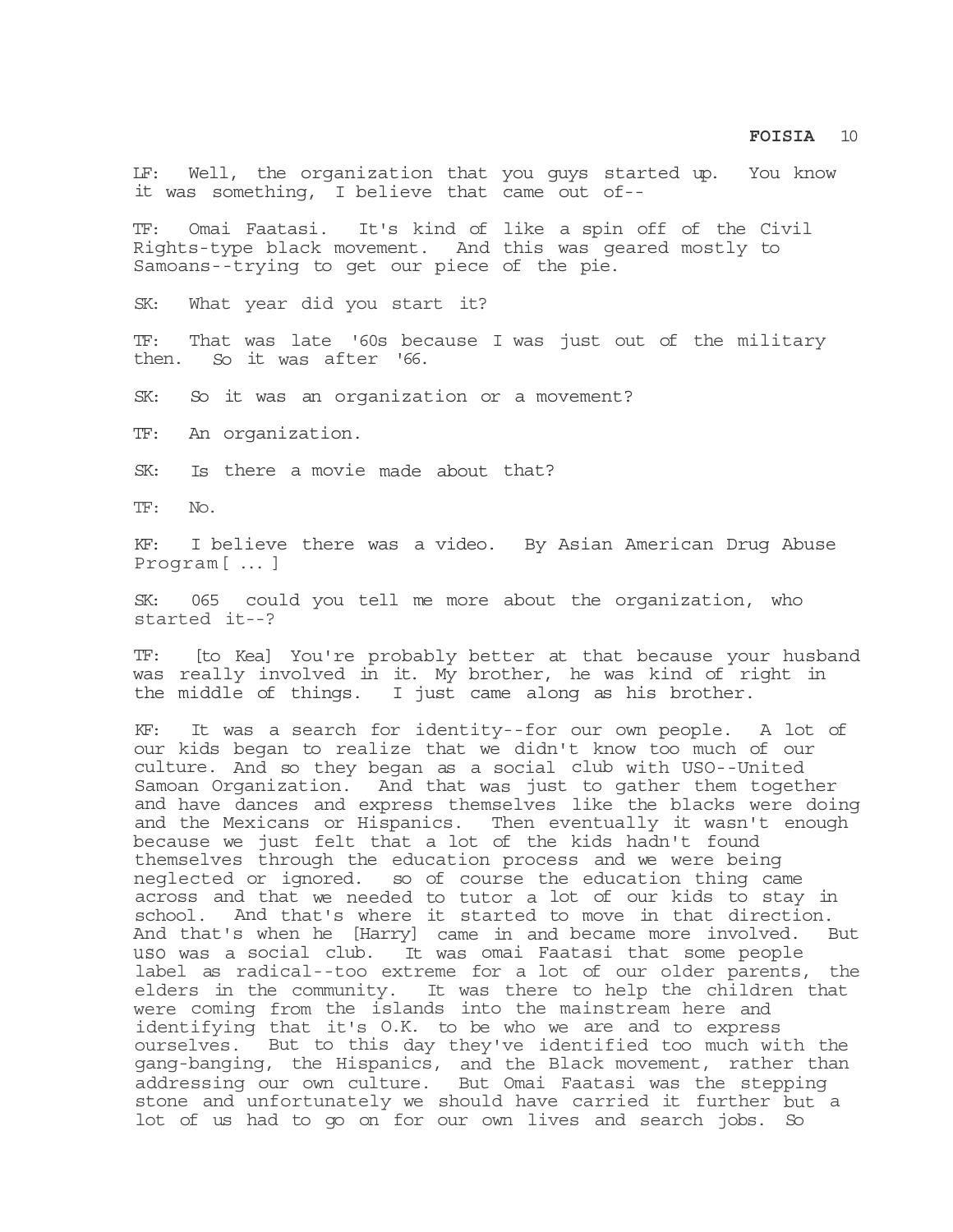we're looking to our other generation to move into now--it seems to be politics. That's the main thing now.

LF: 088 Omai Faatasi means "come together."

SK: What are examples of type of thing you did that made other people think you were a more radical arm?

KF: I think it was the manner of dress. We had afro hairdos- that was part of the expression. But again it was whatever the hippy movement, that type of thing. Also we began to read a little bit about Carl Marx and Malcolm X. some of the children were believing in that philosophy. And of course it was a struggle between what Martin Luther King--I was a shame because we had to look to them for that type of identity and third world activities that were going on. But finally say "Well education is the key" and that we have to educate our parents also to understand us. It's not right to protest or demonstrate ... at that time.

 $[\ldots]$ 

That's when his brother said it's not good to fight the system. We better work within to make the change. Find something that we believe in and adopting some of those principles.

TF: Getting some of those radical ideas ... like burning the city down.

KF: 108 That was getting too violent.

TF: That was just talking about these things. I said "Nope, this isn't for me."

SK: 114 Can you talk about your high school and teen age years- -activities or places that you used to go to?

TF: Well, my high school years were just school and playing football.

SK: You played football?

TF: Yeah, but originally I had signed up to play baseball because at that time I didn't know what football was--in the early '60s. So I had gone in and I was going to sign up for the baseball team, and the coach took one look at me and said, "No, you don't want to play baseball. You go and see this coach." so I went to see them and that's what I found out that what I was signed up for was football. I knew nothing about football. I didn't even know what it was. I didn't even know the rules. So my whole tenth grade year was finding out what this game's all about.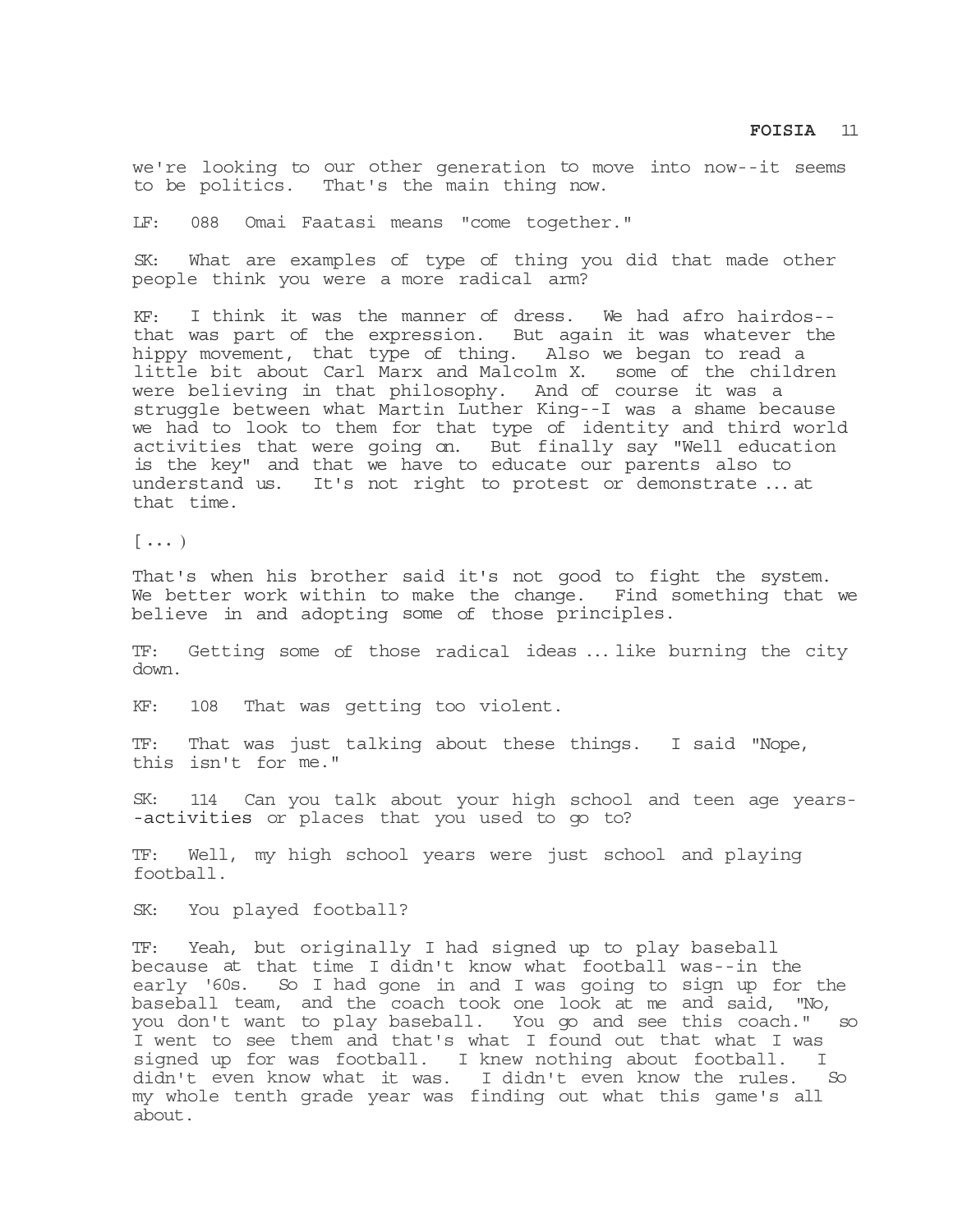SK: 124 What was the first practice like?

TF: The first practice I was in a daze because there were people yelling at you. I would compare that first day to my first day in the military. It was no different. People screaming at you, pushing you. Gosh after the first day, I didn't know what I was doing there. I didn't even know what this game was about.

SK: What position did they make you play?

TF: I thought I was a tackling dummy for a while because they just stick you up in front and they tell you *I*n The guy with the ball, you go for him. 11 But they didn't tell you all these other guys would be trying to knock you out of the way.

- 136 Played football for Banning High School. Eventually it got to be more fun. The only reason they put him on the team was because of his size. His younger brothers also played football.
- 147 Kea was in boarding school/convent-type school for high school. On weekends, it was chaos--different world. Felt out of place. Enjoyed the football games. Her brothers were also very involved in football. Didn't go to dances, the crowds made her nervous. Eventually she came to enjoy the world outside her boarding school more.
- 165 They would all congregate at Scott Park (in Carson on Catskill): volley ball, picnics, discuss issues of identity.
- 180 They would also go to Wilmington Hall--a gym/park. Also went to dances at Filipino Hall, VFW hall, and various night clubs/restaurants: Latitude 20, Mr. C's in Long Beach. They didn't go out of their neighborhood much although they did like to go to the Martial Arts and Samurai movies in L.A.--Toho(?) La Brea Theatre --movie theatre on La Brea, and Kokusai(?) in the Crenshaw area.
- 204 It was Tuiofu's interests that influenced the younger teenagers--sports and music (R & B; Motown; Sergio Mendez and the Brazil 66). His brothers used to borrow his car, Oldsmobile--take turns.
- 241 Kea met the Foisia family through relatives. Fathers had been in the Fitafita together in Samoa. Her brothers knew the Foisia brothers.
- 252 Harry Foisia [husband] had been a friend of Kea's brother. They got married in the 1970s.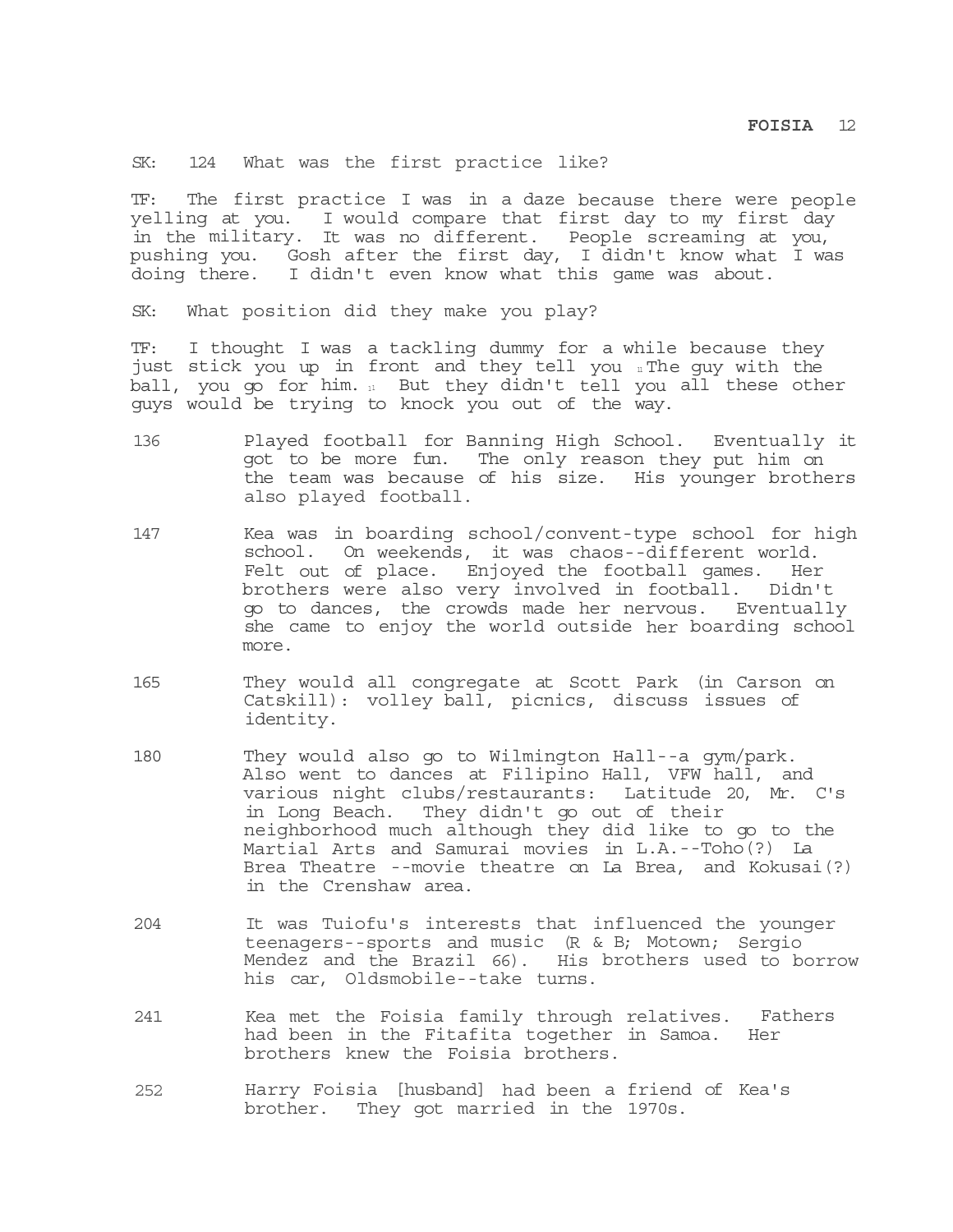- 259 Organizations involved in now. The most important thing for them now is politics. Liz is involved in lots of community activities. Importance of voting. Importance of passing on activism to younger generation. Omai Faatasi is no longer in existence though people who were in it are still around. Chuck Furitani, father of Warren Furitani, was involved in omai Faatasi.
- 280 Church activities are important as well. Samoan Federation 404(?) programs are important. Office of Samoan Affairs. Involvement in other Asian American organizations.
- 293 Issues with which they are involved: representation; need to educate youth and encourage them to get into offices that make policy decisions; encourage kids to seek higher education.
- 305 Liz contrasts situation in New Zealand to situation among Samoan youth in CA during the 1960s--more social consciousness, cultural awareness in CA. During 80s, more political involvement in New Zealand among young Samoans. Samoan language movement catalyzed by black movement in the United States. Students from New Zealand who visited Liz in CA. were inspired to go back to New Zealand and mobilize in response to various political/social issues.
- 342 Liz became motivated politically a few years ago in unsuccessful efforts to rename Scott Park to Harry T. Foisia Memorial Park. Again, this effort was influenced by African American efforts in same area--existing parks named after African American private citizens. They feel the Samoan presence should be more recognized now.
- 378 Other recent events of concern to Samoan community: beating of the Dole(?) family in Cerritos; shooting of the Tualaulelei brothers.
- 400 Must have a cohesive voice to be recognized. Importance of education. They are also all involved in the Association of Pacific Islander Educators.
- 418 Importance of passing on culture to younger generations. Their parents always stressed family.

TF: 428 My father always told me "That's what's wrong with Americans is that they don't know how far back their family goes. They can only go so far and that's it." My father says he can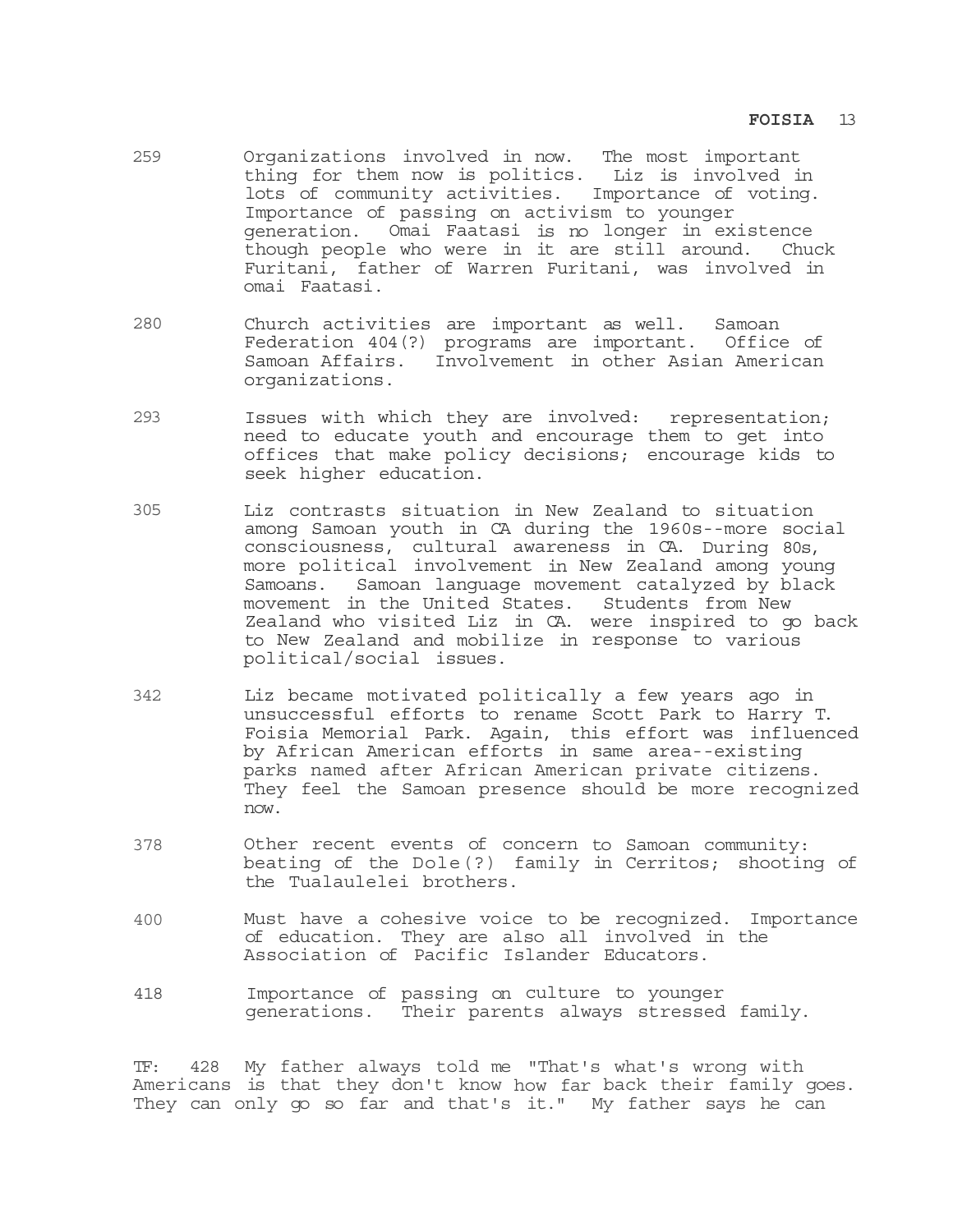trace his family back to the first one that landed on the island. And that's what he tries to pass on to us and that's what we have to pass on to our kids is that family is what it's all about.

KF: 435 I agree with him. And also we have a lot of customs. And we have a ba'tai(?) system that pulls the chief that's head of the household and the family. Now we agree with that also but we believe that it needs to be somewhat amended in a way that it can deal with what's going on today. We trust our chiefs but we believe that like all systems it can be abused. And we have, of course, our respect for our reverend--you see many Samoan churches here. we identify with our culture and our customs and it's important that the children know, but also to somewhat adapt with the modern culture or modern civilization as we call it, and realize that's what holds us together. That's what makes us unique. But we need to deal with it in a way that is going to promote the youth and our people and not create a hardship in the many senses.

The chiefs are good and they need to teach the language. That's **why we** can't lose it. But other than that I think the love of our homeland and what the stories our parents have told us.

 $[ \ldots ]$ 

457 Movie the Joy Luck Club--Kea reflects upon the endurance of her own mother.

LF: 469 Family, our culture, and church. These are three things that have always been stressed in my family growing up. coming here to the states now, I believe that those are the three things that we always stressed to our kids. That as a family we have to be supportive of each other and we have to stay together and we have to respect our roles in the family. We stress respect for the parents, respect for our elder family members. And respect for those in authority. And especially church. That's a very strong factor. Your family just automatically carries on over to your church. The minister there is like the head also of your family. You know if you have any problems, you know your minister is there.

But then also like Kea said, you know, we have this ma'tai (ba'tai?) or this Chief System in place in our culture, and that's very important. But like she said when you're living here in America, you know, our chiefs have to understand sometimes it's difficult for us to be 100% in that way, in that chief system. So we have to try and ... her husband [Harry Foisia] this type of thinking that we have to adjust somehow so that it's easier on us because our true culture or the "Fa'a-Samoa" is very, very hard to follow here in America.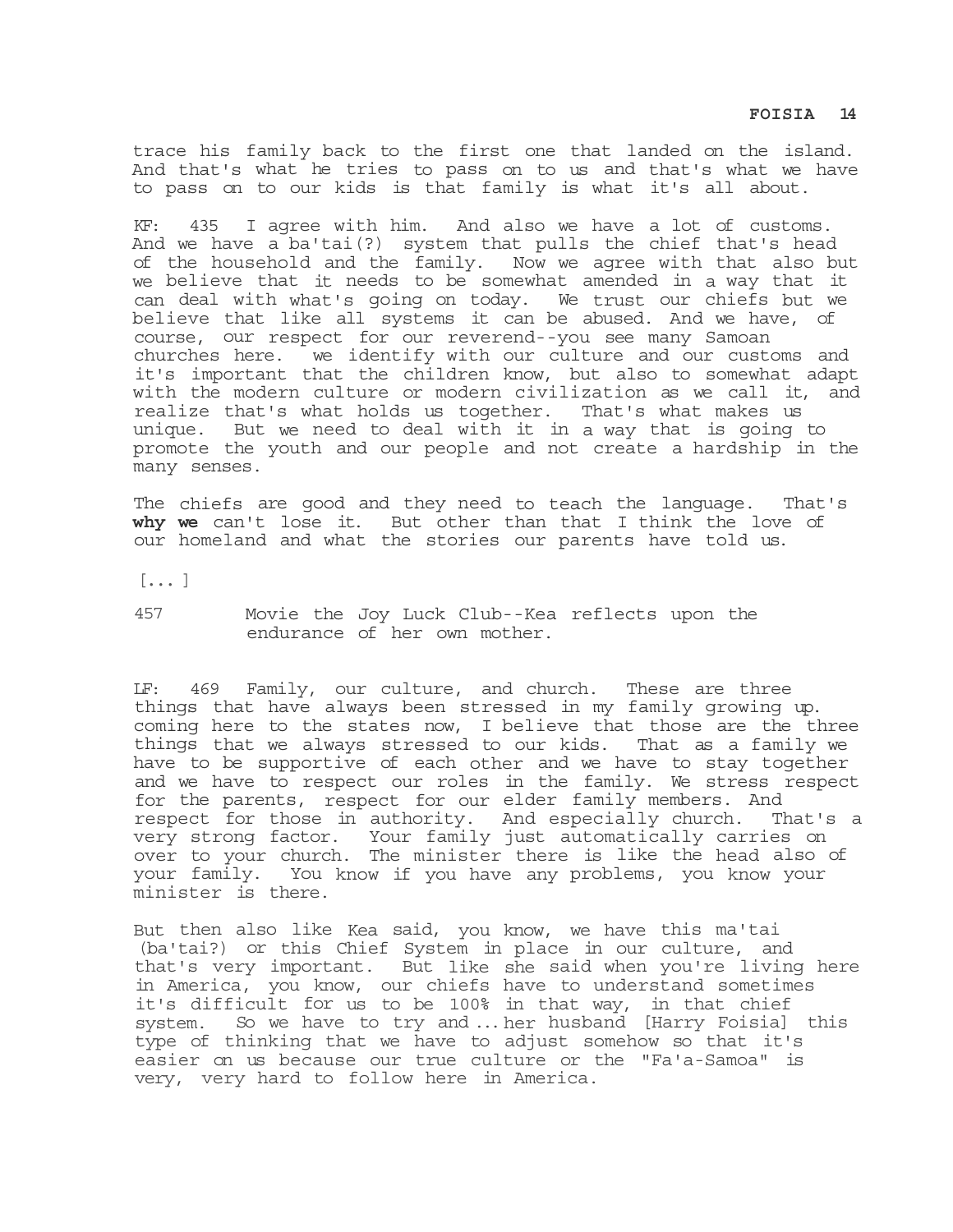- TF: It's very strict.
- 504 Harry Foisia took the title of chief. Went back to Samoa and went through the ceremonies.
- 538 Chiefs are taken very seriously at social functions and family functions. There is a regular high chief and a high talking chief. This is part of the culture that the children grow up in.

LF: 542 I'm very proud of the fact that our children, who were born and raised here, now they're very, very strong in the culture, and they really respect that [the Chief system]. So I'm very proud of that because I don't know about the other Samoan kids. That's something that as a group we want to see.

TF: 546 Just recently, our son who's nineteen, he just volunteered to go back to the island and stay with my uncle. My uncle says that by the time he comes back he should be well versed in the language and customs. Because when they speak there's different words they use--it's not the everyday words.

LF: There's an everyday language and a formal language that is spoken by the chiefs only and the elders and the ministers. so when you're in a formal gathering you don't speak your regular language because it's very rude. So you have to know the correct way to address and the proper language to use.

- 566 The chief's name and title also identifies village, family, and status of people.
- 575 Interviewee comments on family photographs copied for the Shades of L.A. collection
- 585 S-006-136 Kea with her mother when she was 2 years old. Getting ready to take trip on U.S.S. Jackson to come to Hawaii. Hardships endured by mother. Other women in neighborhood would looked down on her.
- 609 S-006-138 When mother became Americanized she insisted that they always dress up. In 1964 when they went to Disneyland, she made her kids dress up in their Sunday best.
- **626 S-006-142**

Harry Foisia receiving award from City Council of Carson. Harry worked in the Public Safety Dept. of the City of Carson. Also involved in talking with youth, counseling youth, encouraging them to stay in school. Involved in Boys and Girls Club and Scholarship Organization. Importance of "The Brotherhood"--older brothers and other older men from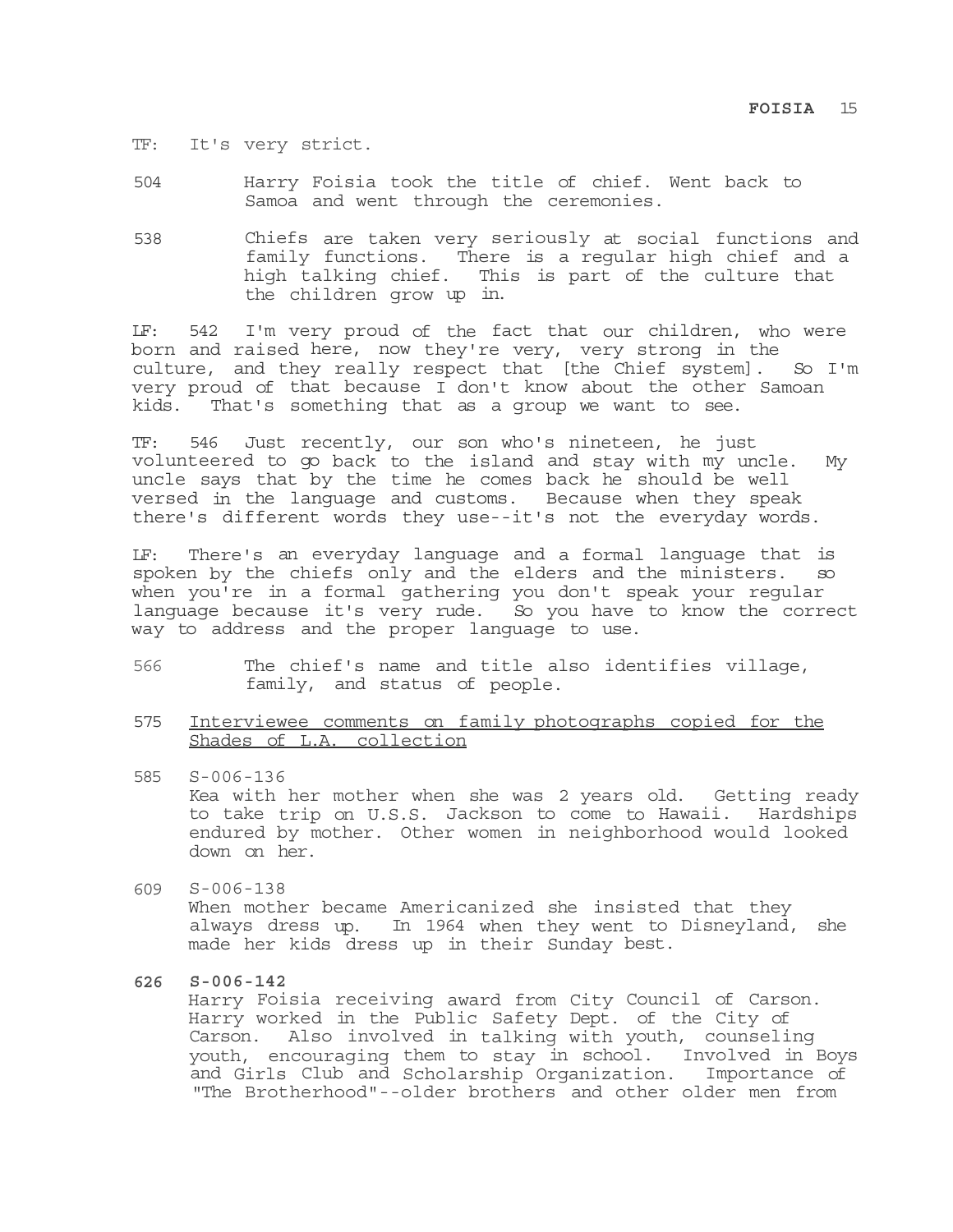the community--promoted cultural awareness and pride. Believe strongly that they must promote their identity and concerns.

- 731 Tuiofu noticed that the Samoan community had grown when he returned from the service in 1966. He was surprised when he went into the market and saw more than five Samoans in there at one time. The increase in churches also indicated a growth in population.
- 740 End of SIDE B, **TAPE 1**

### **SIDE A, TAPE 2**

- 000 Silence
- 001 (cont. from Tape 2) Tuiofu noticed that the Samoan community had grown when he went to the store and when he went to church. There were more churches being built.
- 010 S-005-867 Ground breaking of property that the church bought. Minister from San Diego that was instrumental in getting Tuiofu's father involved in the c.hurch in Long Beach.
- 018 S-005-861 Tuiofu's nephew at Minister's house on 21224 S.Figueroa (1979). There were never locks on the doors to the minister's house.
- 032 S-005-858 Liz w/ son and cousin in 1971.
- 037 S-005-863 Opening presents at Foisia family. Picture shows how they continue as a family. Picture taken just after Tuiofu's mother died.
- 044 S-005-854 Tuiofu's niece (12/25/89). Half-Samoan, half-Chinese-- Franklin Foisia's daughter.
- 050 S-005-845 Baptism of Franklin Foisia--photograph from Independent March 10, 1958. Newspaper caption had mentioned that one of the brothers would become chief of the family. Liz and Kea went to the library to find the article after they saw an old clipping that their brother had saved. Same minister from ground-breaking did the baptism.
- 074 S-005-852 Foisia family w/ Liz's relatives from New Zealand in front